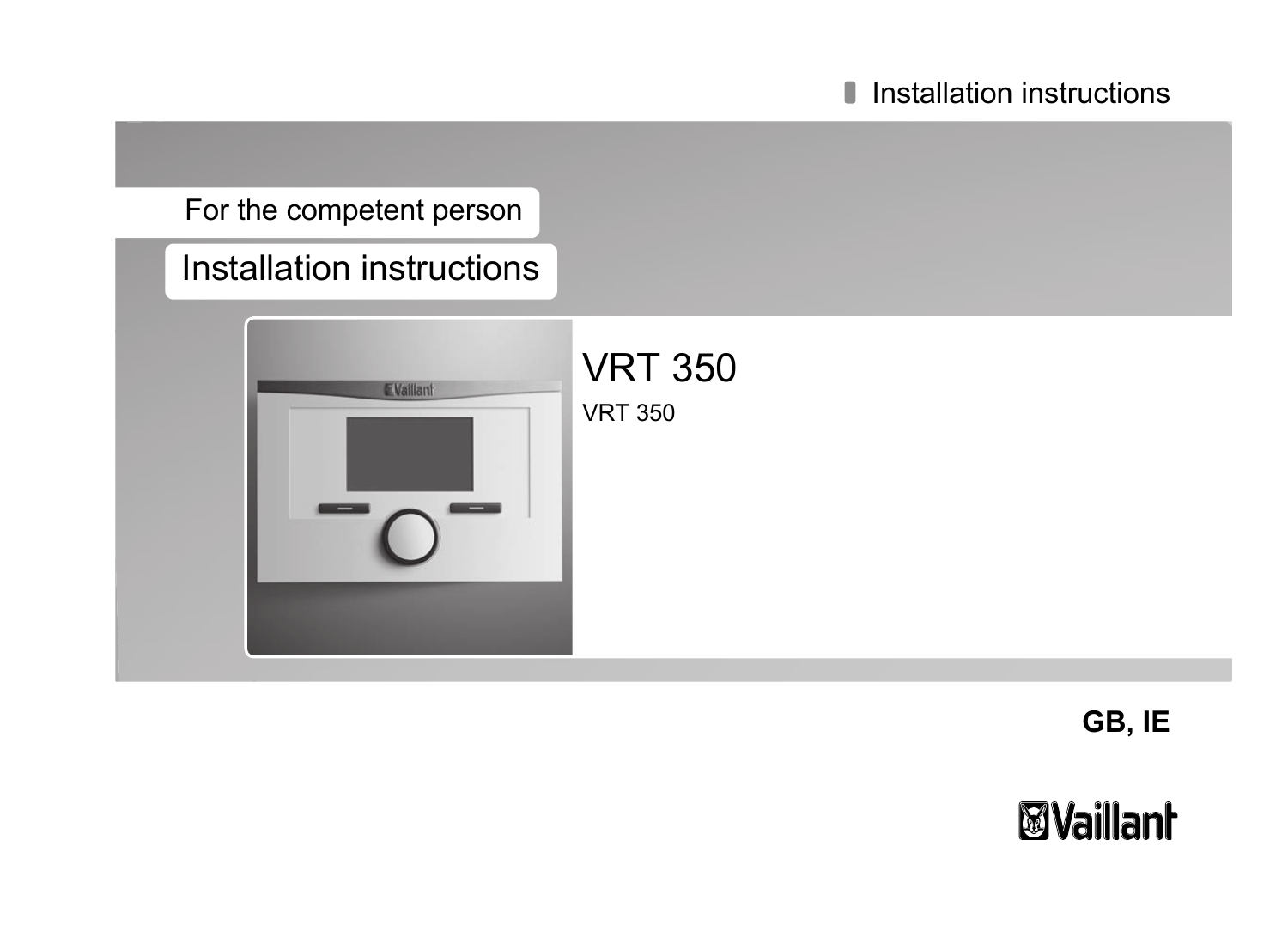#### **Legal information**

| Document type:           | Installation instructions   |
|--------------------------|-----------------------------|
| Product:                 | <b>VRT 350</b>              |
| Target group:            | Authorised competent person |
| Language:                | FN                          |
| Document number version: | 0020131957 01               |
| Created on:              | 24.05.2012                  |

#### **Publisher/manufacturer**

#### **Vaillant GmbH**

Berghauser Str. 40 **D-42859 Remscheid** Telefon +49 21 91 18‑0 Telefax +49 21 91 18‑28 10 info@vaillant.de www.vaillant.de

#### © Vaillant GmbH 2012

These instructions, or extracts thereof, may only be printed with the written consent of Vaillant GmbH. All designations of products in these instructions are brand names/trade marks of the companies in question. We reserve the right to make technical changes.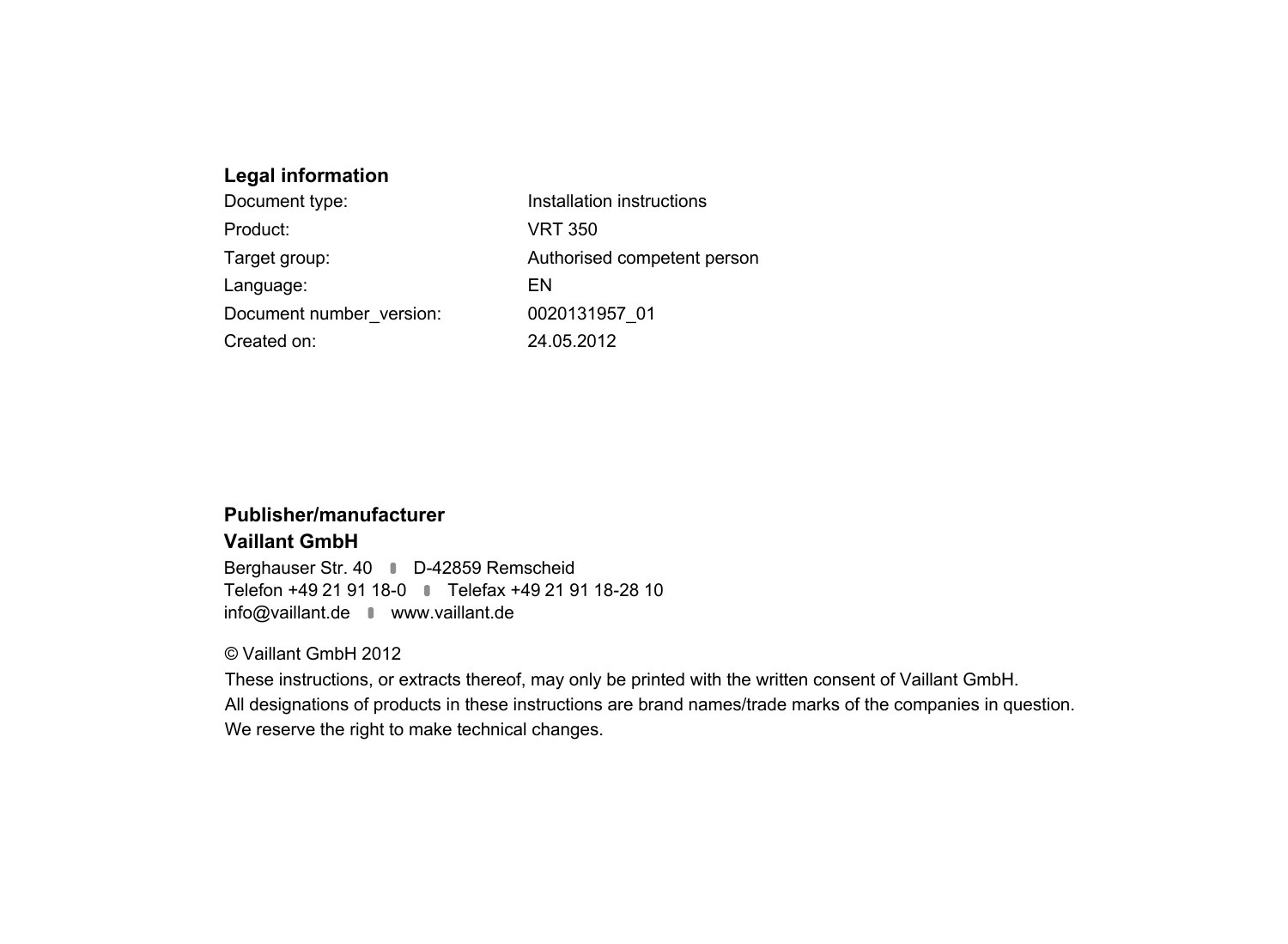# **Contents**

| <b>Contents</b> |                                                   |    |
|-----------------|---------------------------------------------------|----|
| 1               |                                                   | 4  |
| 1.1             |                                                   | 4  |
| 1.2             | Observing other applicable documents              | 4  |
| 1.3             |                                                   | 4  |
| 1.4             |                                                   | 4  |
| 2               |                                                   | 5  |
| 21              |                                                   | 5  |
| 22              |                                                   | 5  |
| 2.3             |                                                   | 6  |
| 2.4             |                                                   | 6  |
| 3               |                                                   | 8  |
| 3.1             |                                                   | 8  |
| 3.2             |                                                   | 8  |
| 4               |                                                   | 8  |
| 4.1             | Fitting the controller in the living room         | 8  |
| 5               |                                                   | 9  |
| 5.1             | Connect the controller to the boiler with a "3-4- | 10 |
| 5.2             | Connect the controller to the boiler with a       | 11 |

| 6    |                                                   | 12 |
|------|---------------------------------------------------|----|
| 6.1  | Connect the controller to the boiler with a "3-4- | 12 |
| 6.2  | Connect the controller to the boiler with a       | 13 |
| 7    |                                                   | 14 |
| 7.1  | Overview of installation assistant set-up         | 15 |
| 8    |                                                   | 16 |
| 8.1  |                                                   | 17 |
| 9    | Operating and display functions                   | 20 |
| 9.1  |                                                   | 20 |
| 9.2  | System configuration, system                      | 20 |
| 9.3  | System configuration, heater                      | 21 |
| 9.4  | System configuration, heating circuit             | 22 |
| 9.5  | System configuration, hot water circuit           | 22 |
| 9.6  | Changing the code for Installer level             | 23 |
| 10   |                                                   | 24 |
| 10.1 |                                                   | 24 |
| 10.2 |                                                   | 24 |
| 11   |                                                   | 26 |
| 11.1 |                                                   | 26 |
| 11.2 |                                                   | 26 |
| 12   |                                                   | 26 |
|      |                                                   |    |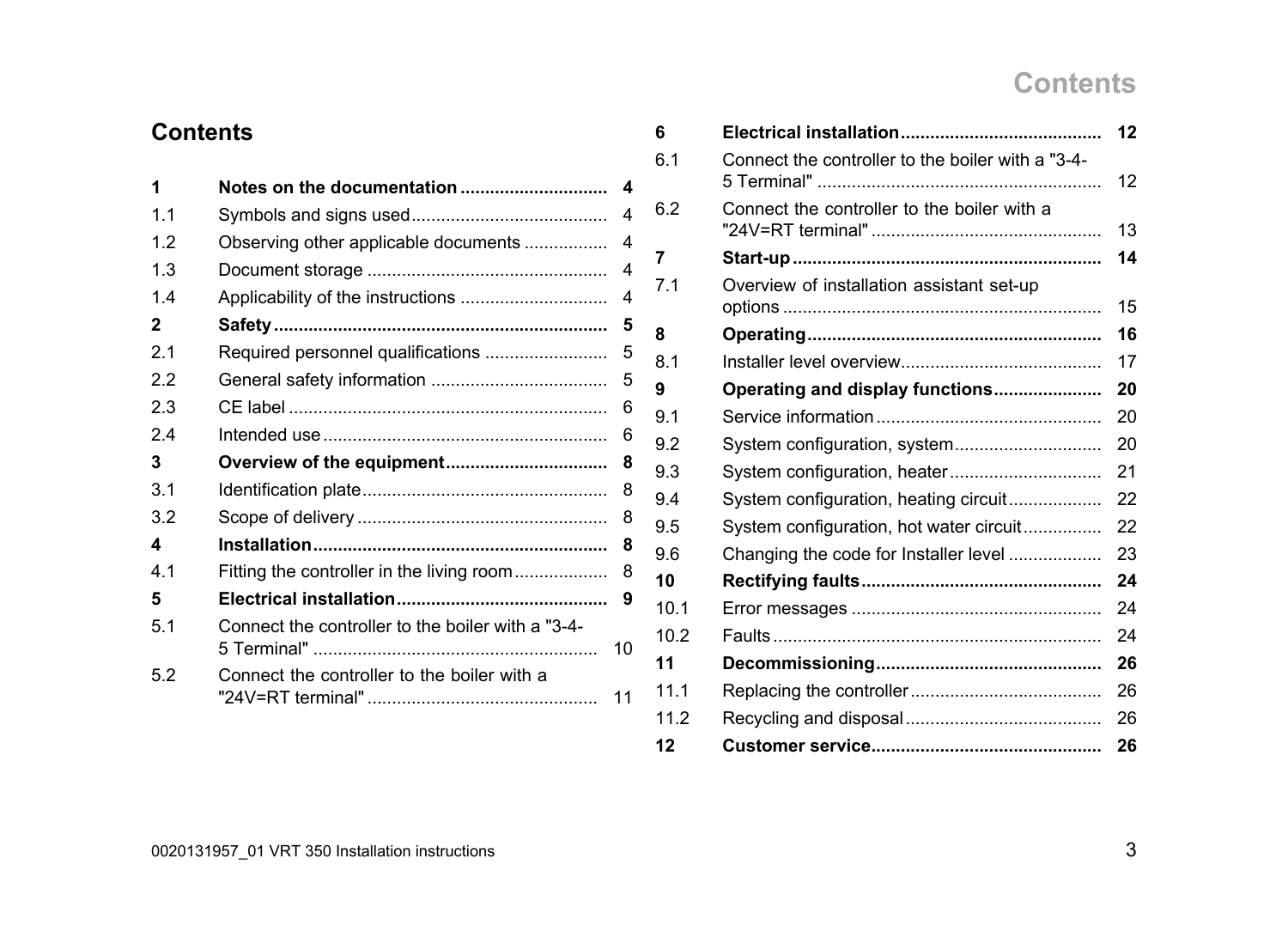# **1 Notes on the documentation**

### **1 Notes on the documentation**

#### **1.1 Symbols and signs used**

#### **Symbols**

The following symbols may appear:

| Warning symbol                      |
|-------------------------------------|
| Information symbol                  |
| Symbol for a required action.       |
| Symbol for the result of an action. |

#### **1.2 Observing other applicable documents**

▶ During installation, you must observe all the installation instructions for the assemblies and components of the system.

These installation instructions are enclosed with the various system parts and supplementary components.

▶ Furthermore, observe all operating instructions enclosed with components of the system.

### **1.3 Document storage**

#### **Document handover**

▶ Pass these instructions and all other applicable documents and, if necessary, any required tools to the system operator.

#### **Availability of documents**

The system operator is responsible for storing the documents so that they are available when required.

#### **1.4 Applicability of the instructions**

These instructions apply for the following only:

#### **Article number**

| <b>Great Britain</b> | 0020124475 |
|----------------------|------------|
|----------------------|------------|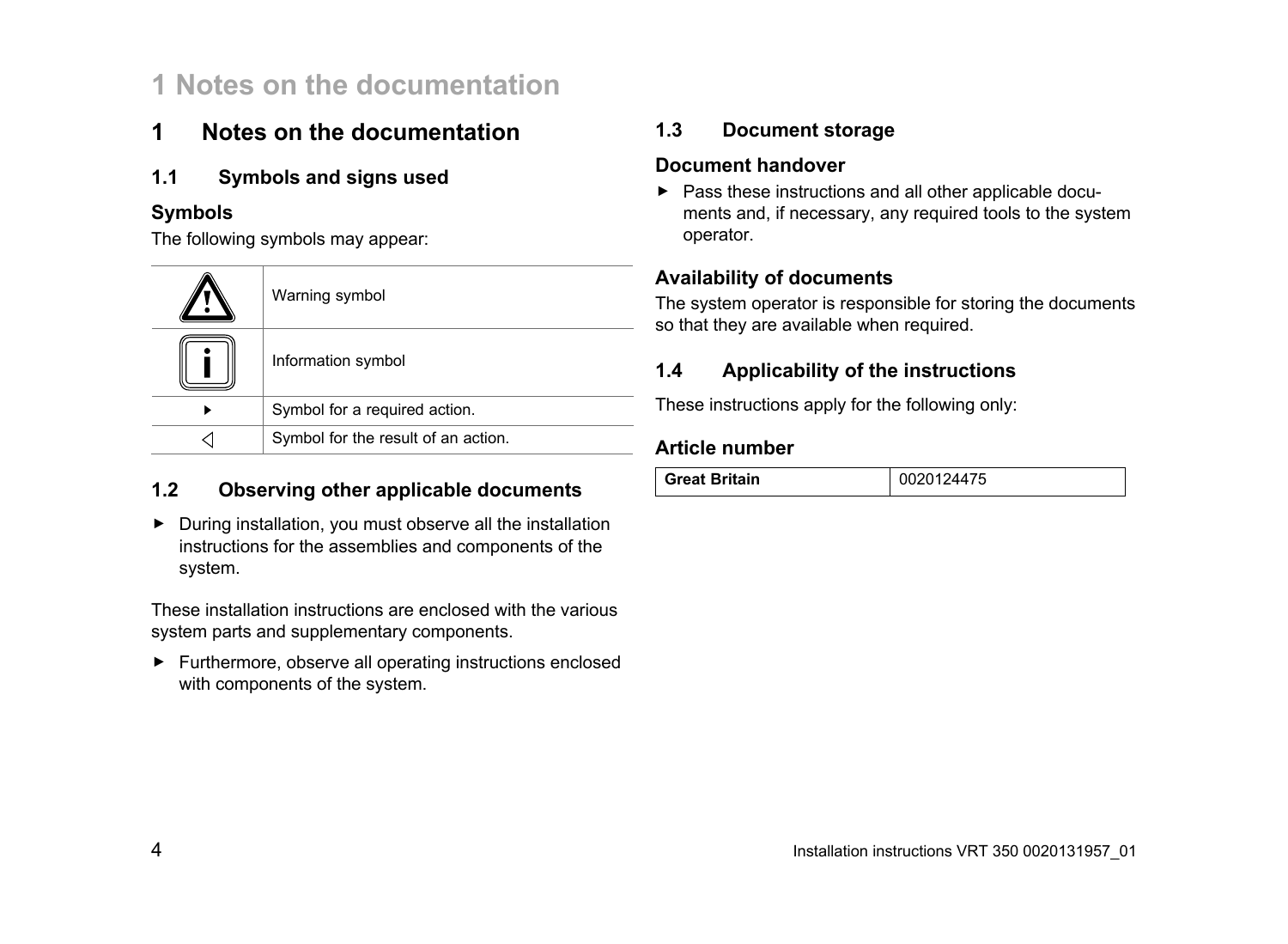# **2 Safety**

### **2.1 Required personnel qualifications**

This manual is intended for persons with the following qualifications.

### **2.1.1 Authorised competent person**

The installation, assembly and removal, start-up, maintenance, repair and decommissioning of Vaillant products and accessories must only be carried out by authorised competent persons.



#### **Note**

Each competent person is qualified for specific activities on the basis of their training. They must only work on units if they have the required qualification.

When working on the units, the competent persons must observe all applicable directives, standards, laws and other regulations.

### **2.2 General safety information**

### **2.2.1 Installation by skilled tradesmen only**

The unit must be installed by a qualified, skilled tradesman, who is responsible for compliance with the applicable requirements, regulations and directives.

- ▶ Read through these installation instructions carefully.
- $\triangleright$  Carry out the activities that are described in these installation instructions.
- ▶ During the installation, observe the following safety instructions and regulations.

### **2.2.2 Risk of death from live connections**

When working in the electronics box of the boiler, there is a risk of death from electric shock. Continuous voltage is present on the mains connection terminals, even if the main switch is turned off.

- $\triangleright$  Switch the main switch off before working on the electronics box of the boiler.
- ▶ Disconnect the boiler from the power mains by disconnecting the mains plug or by de-energising the boiler via a partition with a contact opening of at least 3 mm (e. g. fuses or power switches).
- $\blacktriangleright$  Check that the boiler is de-energised.
- $\triangleright$  Secure the power supply against being switched on again.
- $\triangleright$  Open the electronics box only when the boiler is disconnected from the power supply.

#### **2.2.3 Material damage due to unsuitable installation room**

If you are installing the controller in a moist environment, the electronics may be damaged by moisture.

 $\blacktriangleright$  The controller should only be installed in dry rooms.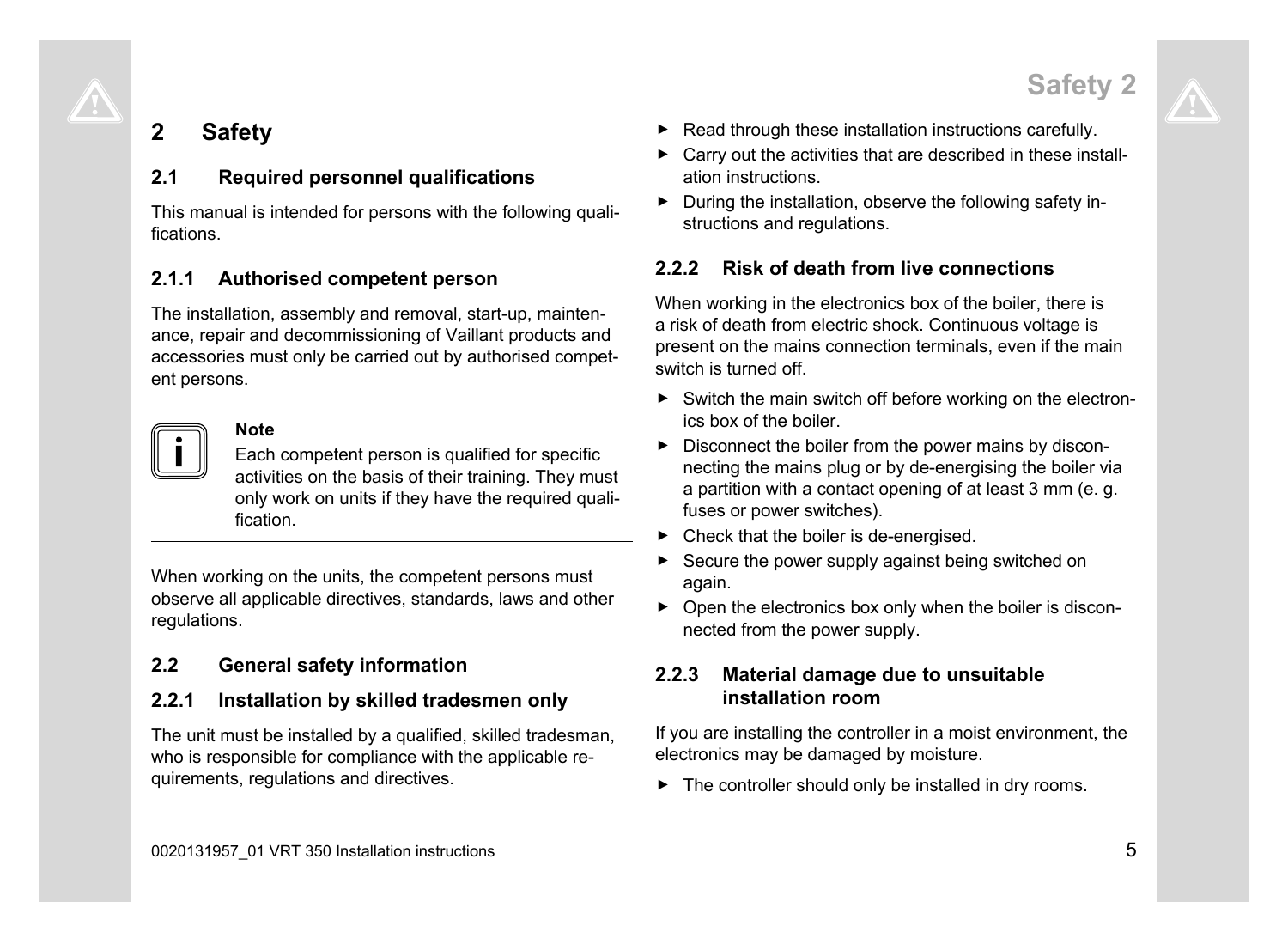# **2 Safety**

### **2.2.4 Danger due to error functions**

- $\blacktriangleright$  Ensure that the heating system is in a technically perfect condition.
- $\blacktriangleright$  Ensure that no safety or monitoring devices have been removed, bridged or disabled.
- ▶ Immediately rectify any faults and damage that may affect safety.
- $\blacktriangleright$  Install the controller in a location where it is not covered by furniture, curtains, or other objects.
- $\blacktriangleright$  If thermostatic control is activated, advise the operator that, in the room where the controller is mounted, all the radiator valves must be fully open.
- ▶ Do not use the unit's free terminals as supports for other wiring.
- ▶ At lengths of over 10 m, 230 V supply cables must be laid separately from sensor or bus lines.

### **2.3 CE label**

CE labelling shows that, based on the type overview, the appliances comply with the basic requirements of the following directives:

- Electromagnetic compatibility directive (Council Directive 2004/108/EC)
- Low voltage directive (Council Directive 2006/95/EC)

### **2.4 Intended use**

#### **State-of-the-art**

The controller is a state-of-the-art unit manufactured in accordance with recognised safety regulations.

Even so, in the event of inappropriate or non-intended use, damage to the appliance and other property may arise.

The controller controls a heating installation with a Vaillant heater with eBUS interface in a way that is room-controlled and time-dependent.

The controller can control the hot water generation of a connected domestic hot water cylinder.

Operation is permissible with the following components and accessories:

- Domestic hot water cylinder (conventional)
- **VR 66** Control Centre

#### **Improper use**

Any other use, or use beyond that specified, shall be considered improper use. Any direct commercial or industrial use is also deemed to be improper. The manufacturer/supplier is not liable for any resulting damage. The user alone bears the risk.

Improper use of any kind is prohibited.

#### **Other applicable documents**

Intended use includes the following: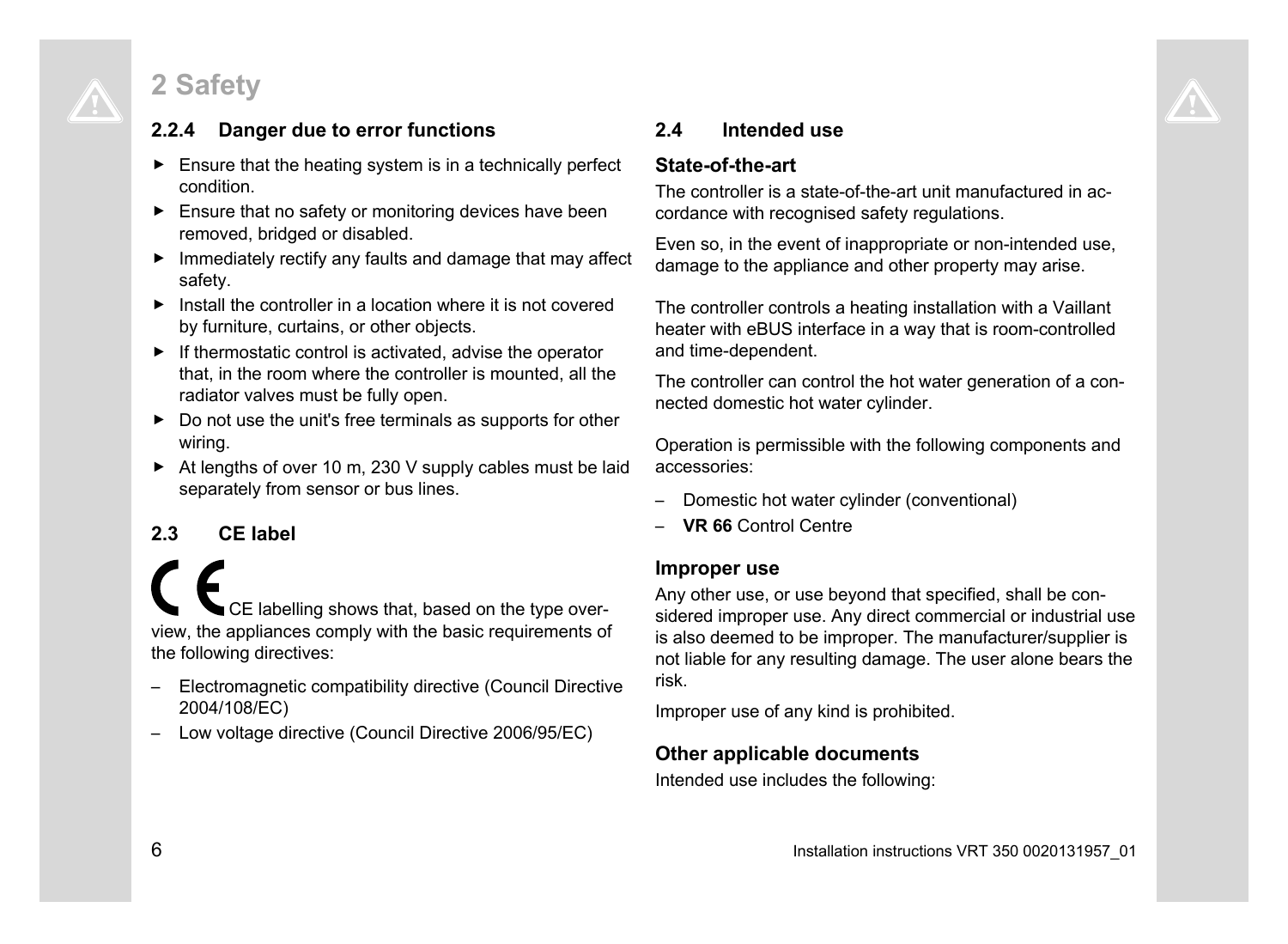- observance of accompanying operating, installation and servicing instructions for the Vaillant product as well as for other parts and components of the system
- compliance with all inspection and maintenance conditions listed in the instructions.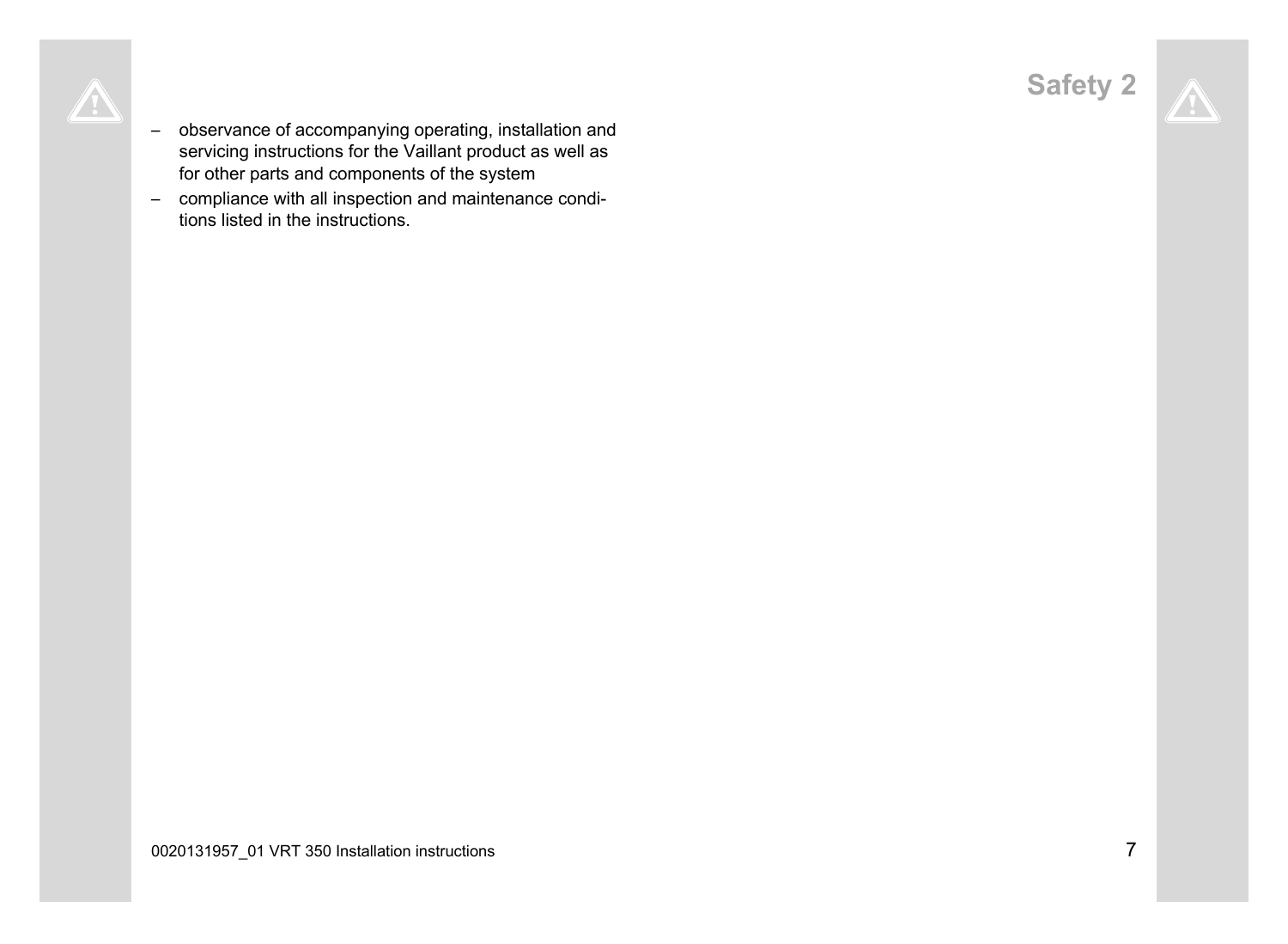# **3 Overview of the equipment**

### **3 Overview of the equipment**

#### **3.1 Identification plate**

The identification plate is located on the rear of the controller's electronics module (PCB) and is no longer accessible from the outside after it has been installed on a wall in the living area.

The identification plate contains the following information:

| Information on the identific-<br>ation plate | <b>Meaning</b>                                          |
|----------------------------------------------|---------------------------------------------------------|
| Serial number                                | For identification                                      |
| <b>VRT XXX</b>                               | Unit designation                                        |
| V                                            | Operating voltage                                       |
| mA                                           | Current consumption                                     |
| CE label                                     | Unit complies with European<br>standards and directives |
| Waste container                              | Proper disposal of the unit                             |

### **3.2 Scope of delivery**

| Quant-<br>ity | Component                                     |
|---------------|-----------------------------------------------|
|               | Controller                                    |
|               | Fastening material (2 bolts and 2 wall plugs) |
|               | Operating instructions                        |

| itv | Quant- Component          |
|-----|---------------------------|
|     | Installation instructions |

## **4 Installation**

#### **4.1 Fitting the controller in the living room**

- 1. Fit the controller on an interior wall of the main living room in such a way that perfect recording of the room temperature is ensured.
	- Height: ≈ 1.5 m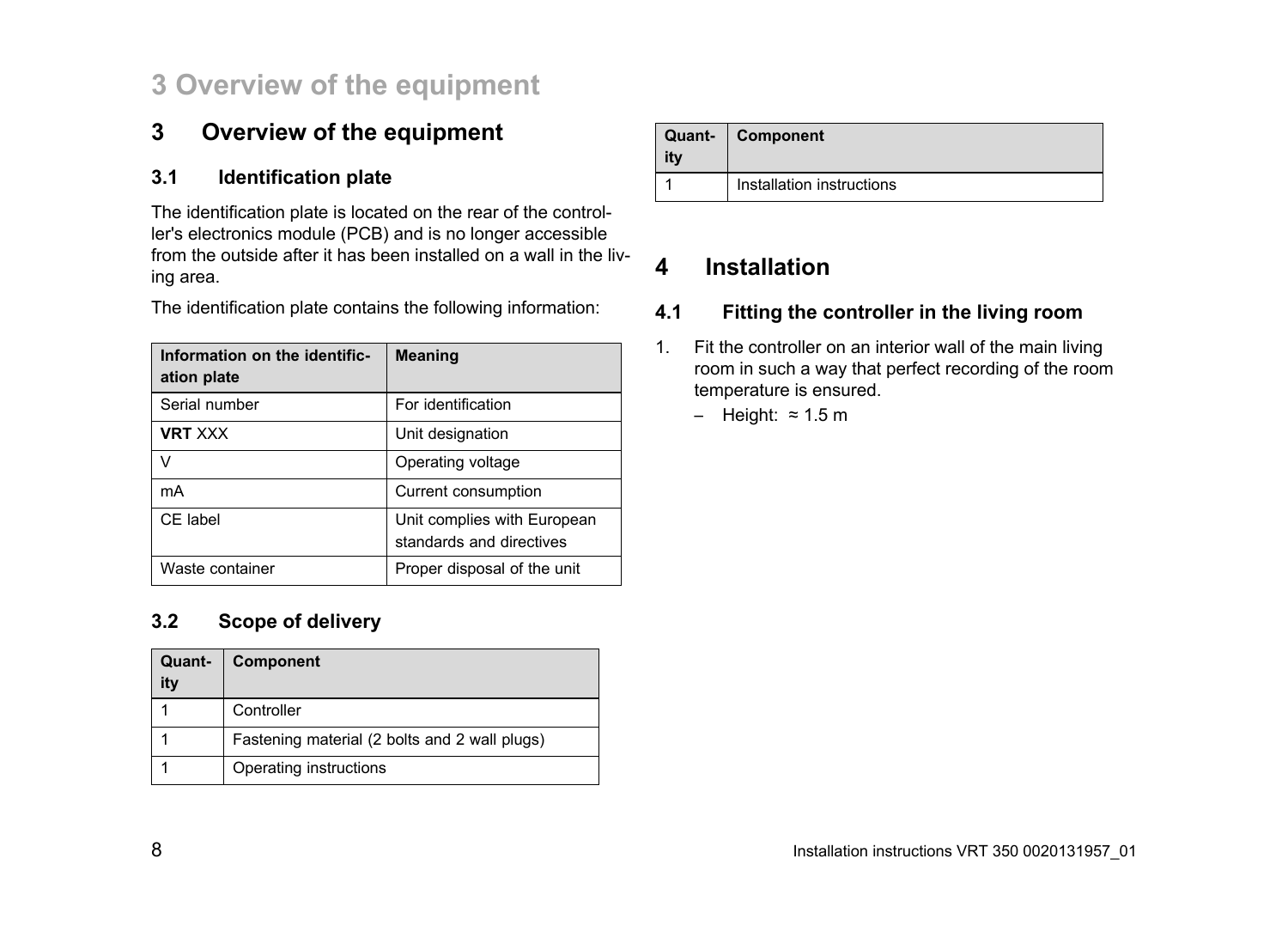



- 1 Controller
- 2 Wall-mounting base
- 3 Mounting holes
- 4 Openings for cable duct
- 5 Pin header with terminals for the eBUS line
- 6 Slot for screwdriver
- 2. Mark the position on the wall. Take the eBUS line route into account when doing so.
- 3. Drill two holes matching the positions of the mounting holes **(3)**.
	- Diameter of mounting hole: 6 mm
- 4. Insert the eBUS line through one of the cable ducts **(4)**.
- 5. Insert the wall plugs supplied.
- 6. Use the screws supplied to secure the wall-mounting base.
- 7. Connect the eBUS line to the terminal block.  $(\rightarrow$  Page 10)
- 8. Carefully insert the controller in the wall mounting base. Ensure that the pin header **(5)** on the wall-mounting base fits into the controller connector provided.
- 9. Carefully press the controller into the wall-mounting base until the locking tabs on the controller are heard to latch into the sides of the wall-mounting base.

When connecting the eBUS line, there is no need to pay attention to the polarity. If the two connections are switched around, communication is not affected.

If you want to use a **VR 66**, observe the installation instructions for the **VR 66** Control Centre.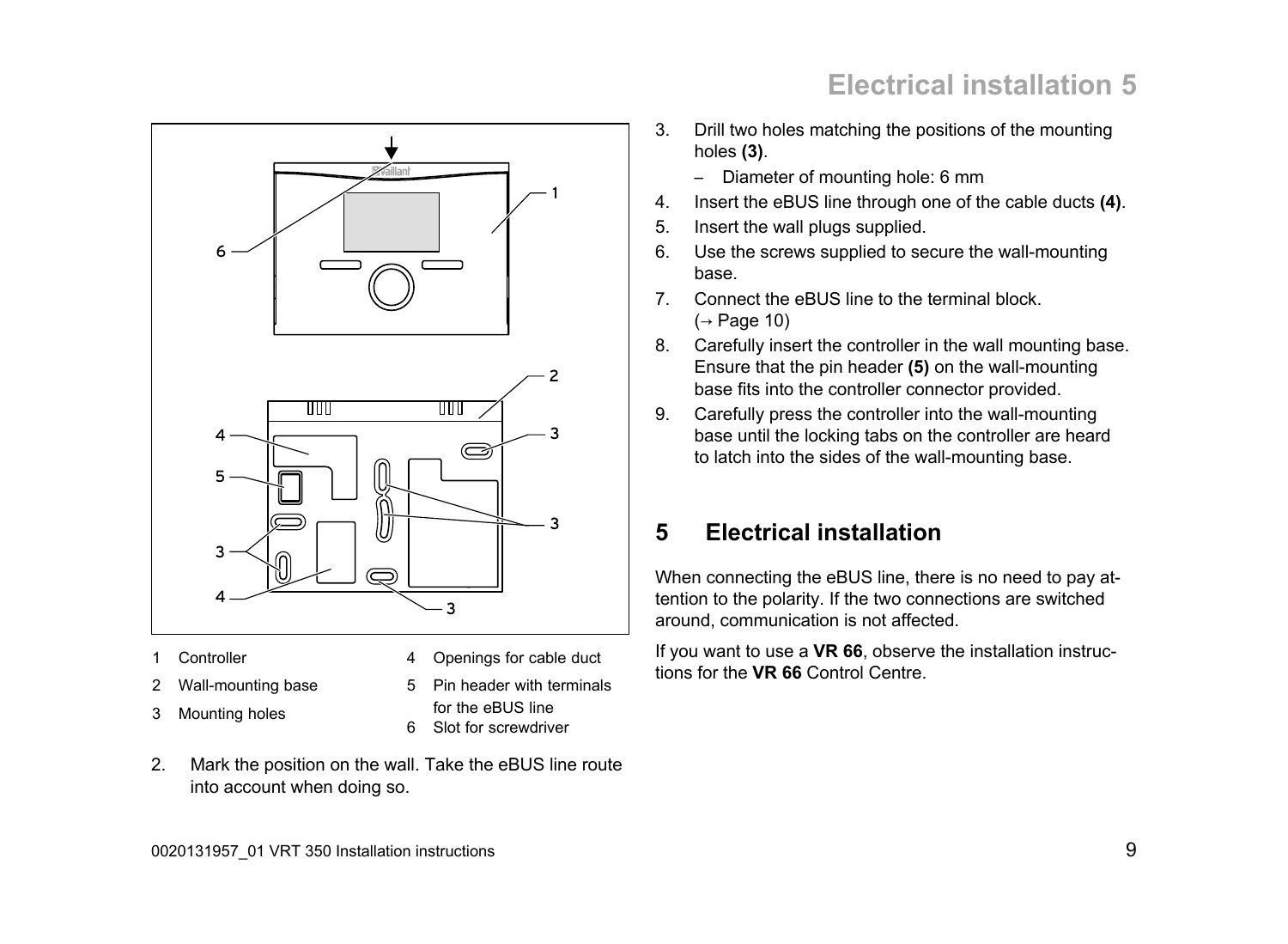#### **5.1 Connect the controller to the boiler with a "3-4-5 Terminal"**

- 1. Disconnect the power supply to the boiler.
- 2. Disconnect the boiler from the power mains by pulling out the mains plug or de-energising the boiler using a partition with a contact opening of at least 3 mm.
- 3. Secure the power supply to the boiler against being switched on again.
- 4. Check that there is no voltage in the boiler.



1 Controller terminal block 2 Boiler terminal block

- 5. Check whether the bridge is installed between terminals 3 and 4 on the PCB of the electronics box and, if required, install the bridge between terminals 3 and 4.
- 6. Connect the eBUS line to the terminal block **(1)** in the wall-mounting base of the controller.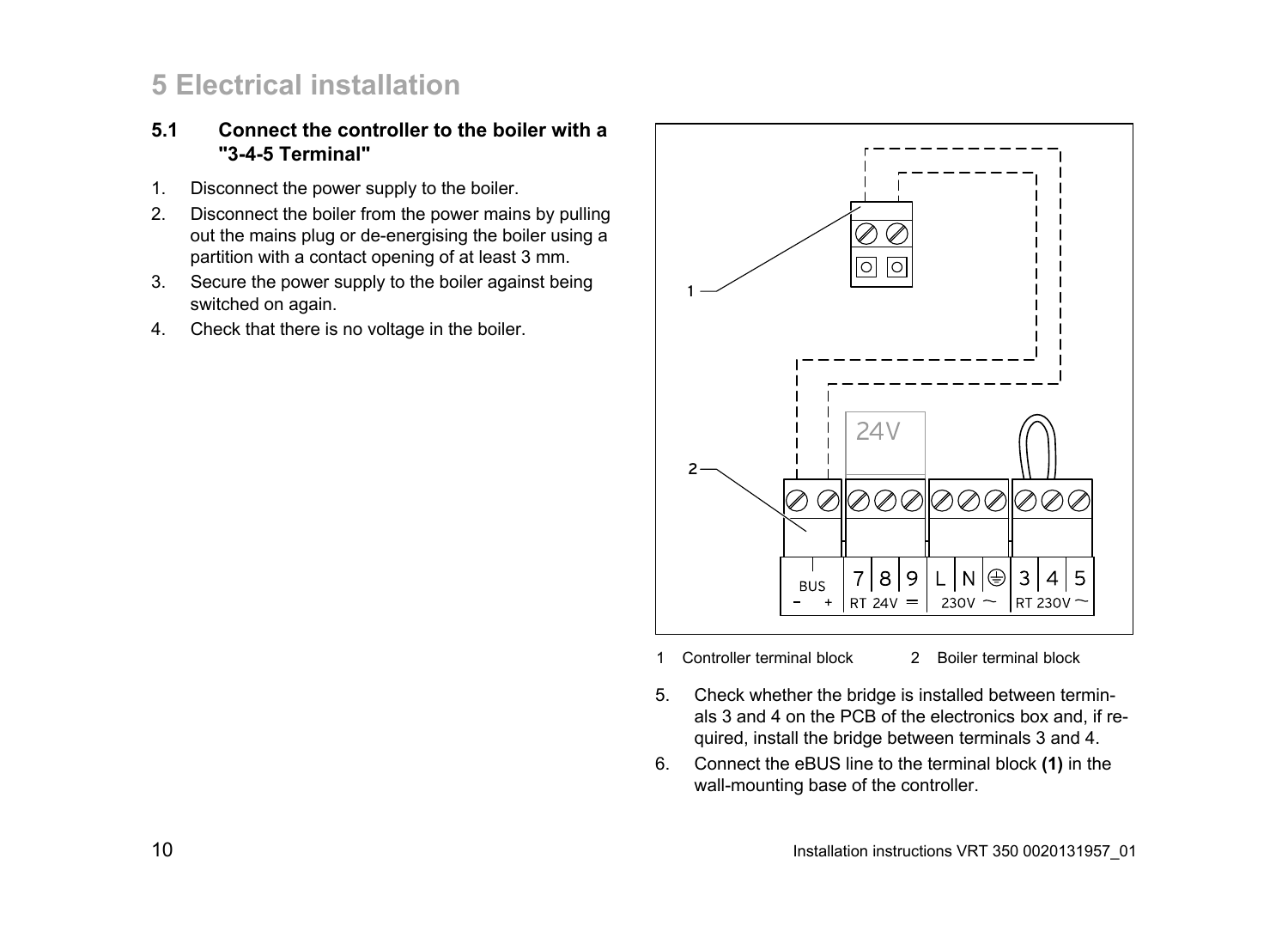- 7. Connect the eBUS line to the terminal block of the boiler **(2)**.
- **5.2 Connect the controller to the boiler with a "24V=RT terminal"**
- 1. Disconnect the power supply to the boiler.
- 2. Disconnect the boiler from the power mains by pulling out the mains plug or de-energising the boiler using a partition with a contact opening of at least 3 mm.
- 3. Secure the power supply to the boiler against being switched on again.
- 4. Check that there is no voltage in the boiler.



- 1 Controller terminal block 2 Boiler terminal block
- 5. Check whether the bridge is installed between the 24 V=RT terminals on the PCB of the electronics box and, if required, install the bridge between the 24 V=RT terminals.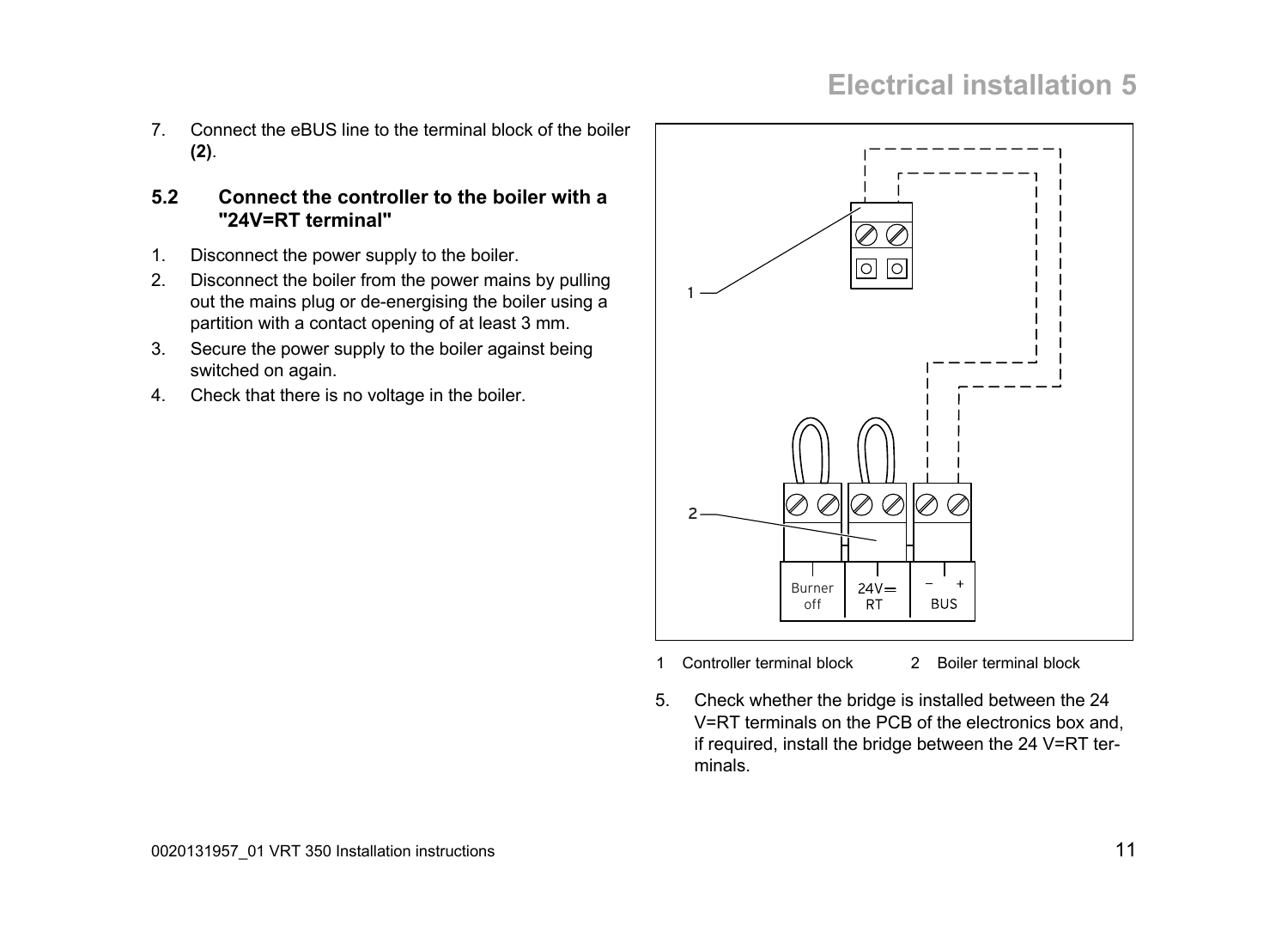- 6. Connect the eBUS line to the terminal block **(1)** in the wall-mounting base of the controller.
- 7. Connect the eBUS line to the terminal block of the boiler **(2)**.

### **6 Electrical installation**

When connecting the eBUS line, there is no need to pay attention to the polarity. If the two connections are switched around, communication is not affected. When connecting the eBUS line, there is no need to pay at-<br>tention to the polarity. If the two connections are switched<br>around, communication is not affected.<br>**6.1** Connect the controller to the boiler with a<br>"3-4-5 Termin

#### **6.1 Connect the controller to the boiler with a "3-4-5 Terminal"**

- 1. Disconnect the power supply to the boiler.
- 2. Disconnect the boiler from the power mains by pulling out the mains plug or de-energising the boiler using a partition with a contact opening of at least 3 mm.
- 3. Secure the power supply to the boiler against being switched on again.
- 



- 1 Controller terminal block 2 Boiler terminal block
- 5. Check whether the bridge is installed between terminals 3 and 4 on the PCB of the electronics box and, if required, install the bridge between terminals 3 and 4.
- 6. Connect the eBUS line to the terminal block **(1)** in the wall-mounting base of the controller.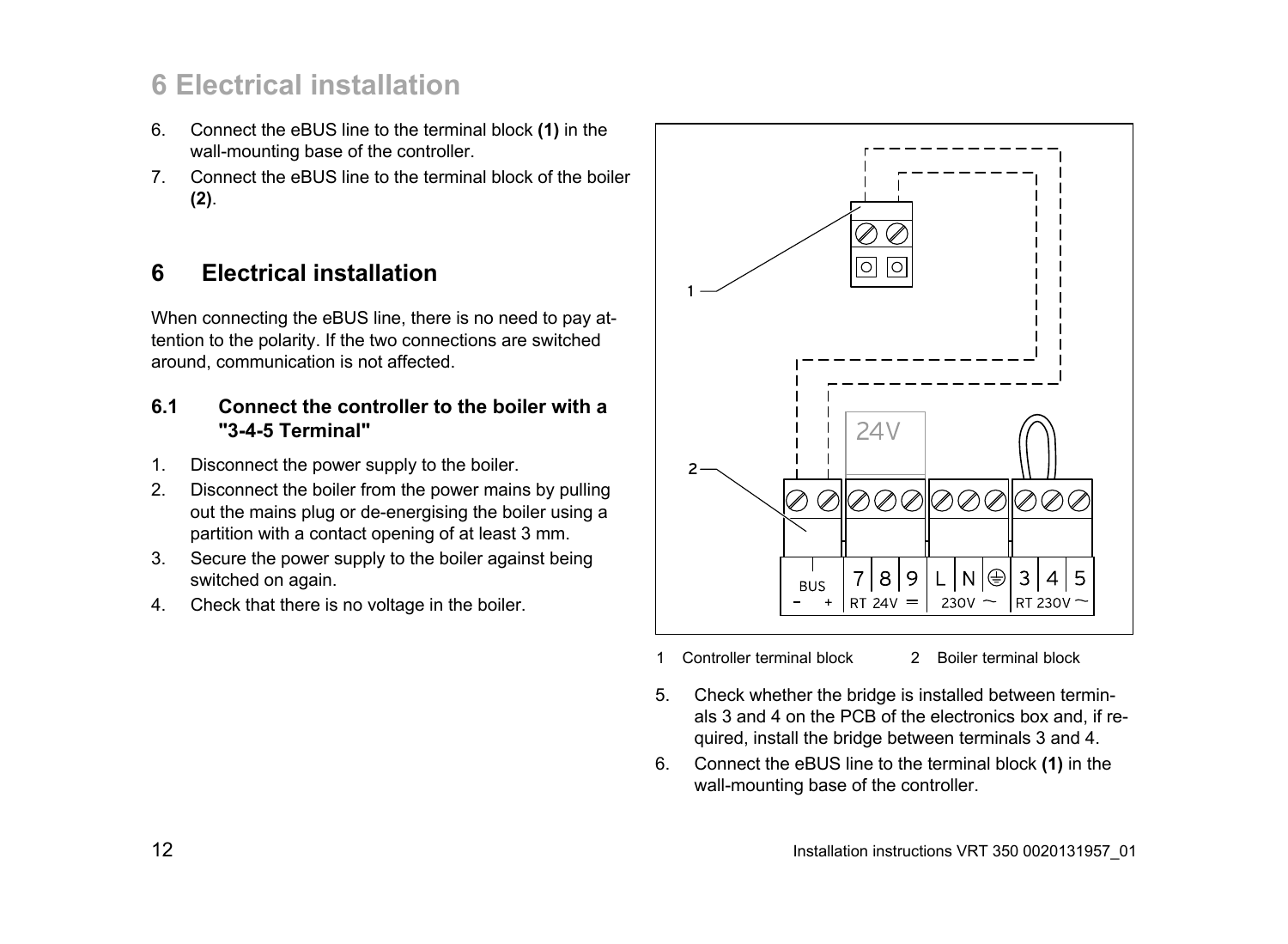- 7. Connect the eBUS line to the terminal block of the boiler **(2)**.
- **6.2 Connect the controller to the boiler with a "24V=RT terminal"**
- 1. Disconnect the power supply to the boiler.
- 2. Disconnect the boiler from the power mains by pulling out the mains plug or de-energising the boiler using a partition with a contact opening of at least 3 mm.
- 3. Secure the power supply to the boiler against being switched on again.
- 4. Check that there is no voltage in the boiler.



- 1 Controller terminal block 2 Boiler terminal block
- 5. Check whether the bridge is installed between the 24 V=RT terminals on the PCB of the electronics box and, if required, install the bridge between the 24 V=RT terminals.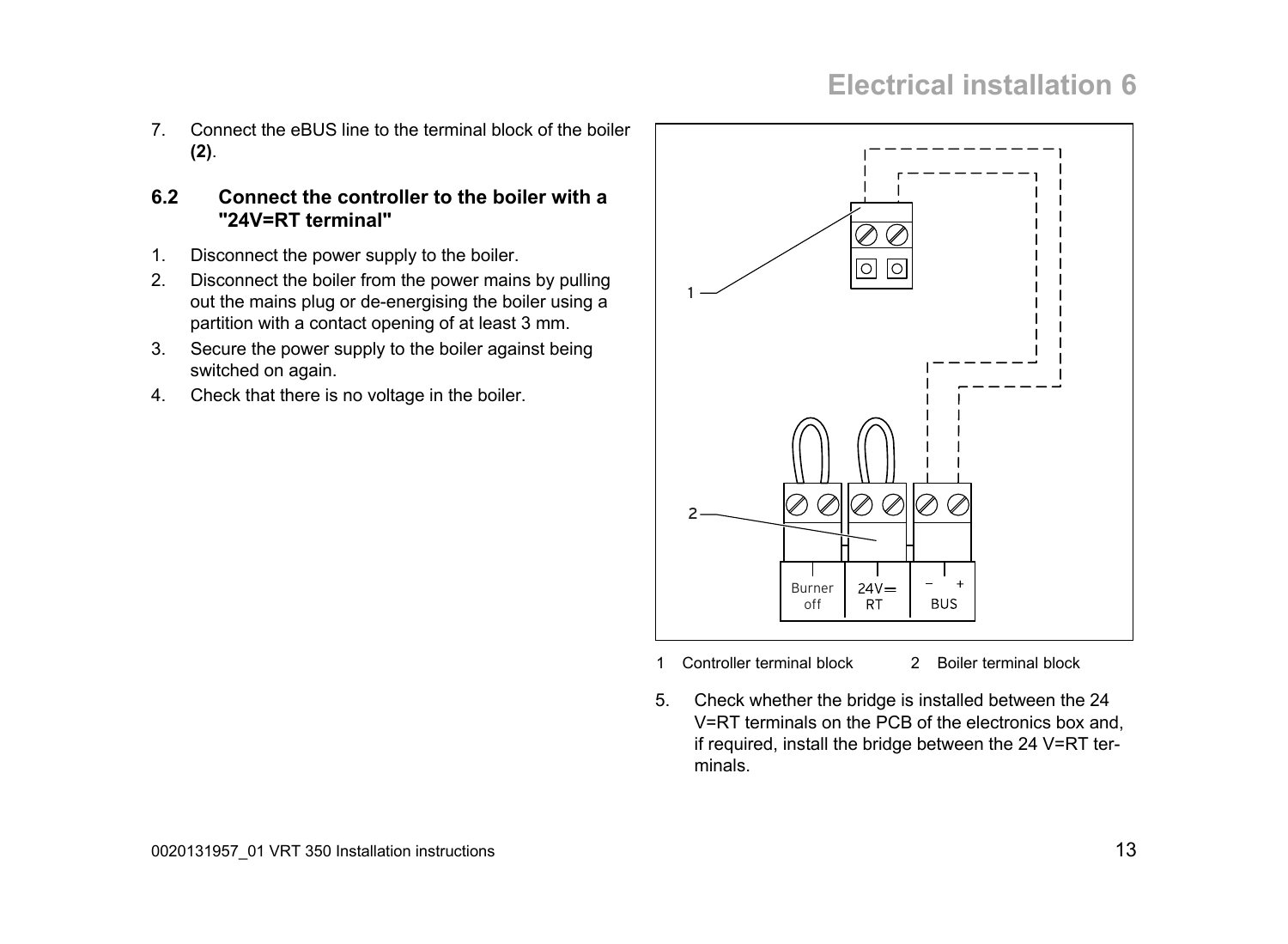# **7 Start-up**

- 6. Connect the eBUS line to the terminal block **(1)** in the wall-mounting base of the controller.
- 7. Connect the eBUS line to the terminal block of the boiler **(2)**.

# **7 Start-up**

When you start the controller for the first time after electrical installation or after replacement, the installation assistant starts automatically. You can use the installation assistant to make the main settings for the heating installation.



**Note**

To be able use the controller to set the temperature for the hot water generation and heating circuit, you must set the maximum value for the temperatures on the boiler. To do this, turn the boiler's rotary knobs as far as they go in a clockwise direction.

You can use the installation assistant to make the main settings for the heating installation.

The operating concept, an operation example, and the menu structure are all contained in the operating instructions of the controller.

All settings that you have made using the installation assistant can be changed again at a later time via the access level for the system operator **Installer level**. The read-out and set-

tings options for the installer level are described in the Access level for the competent person  $($   $\rightarrow$  Page 17).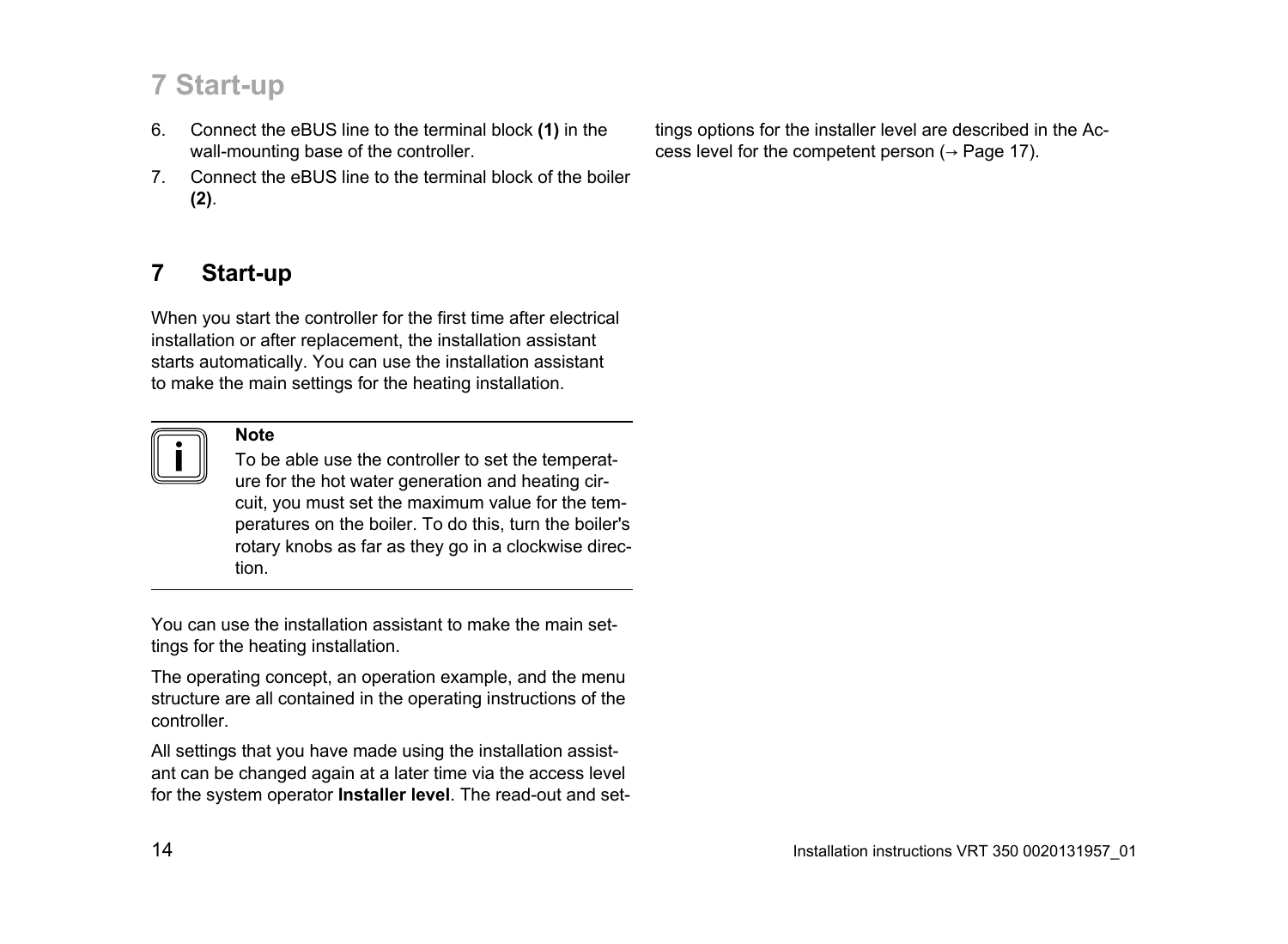# **Start-up 7**

#### **7.1 Overview of installation assistant set-up options**

| <b>Setting</b>                                                                                                                                                                                           | <b>Values</b> |      | Increment/Select        | <b>Factory preset</b> | <b>Setting</b> |  |
|----------------------------------------------------------------------------------------------------------------------------------------------------------------------------------------------------------|---------------|------|-------------------------|-----------------------|----------------|--|
|                                                                                                                                                                                                          | Min.          | Max. |                         |                       |                |  |
| Language                                                                                                                                                                                                 |               |      | Languages for selection | English               |                |  |
| Zone $20$                                                                                                                                                                                                |               |      | None, 1, 2              | 0                     |                |  |
| Control strategy                                                                                                                                                                                         |               |      | Two point, analogue     | Two point             |                |  |
| Route adjustment"                                                                                                                                                                                        | $-5$          | $+5$ |                         | $\mathbf 0$           |                |  |
| Cylinder <sup>3)</sup>                                                                                                                                                                                   |               |      | Active, Inactive        | Active                |                |  |
| 1) Appears only if the value <b>Analogue</b> is set for the control strategy.<br>2) Appears only if a VR 66 is connected.<br>3) Appears only in the display of the main controller with Zone 1 selected. |               |      |                         |                       |                |  |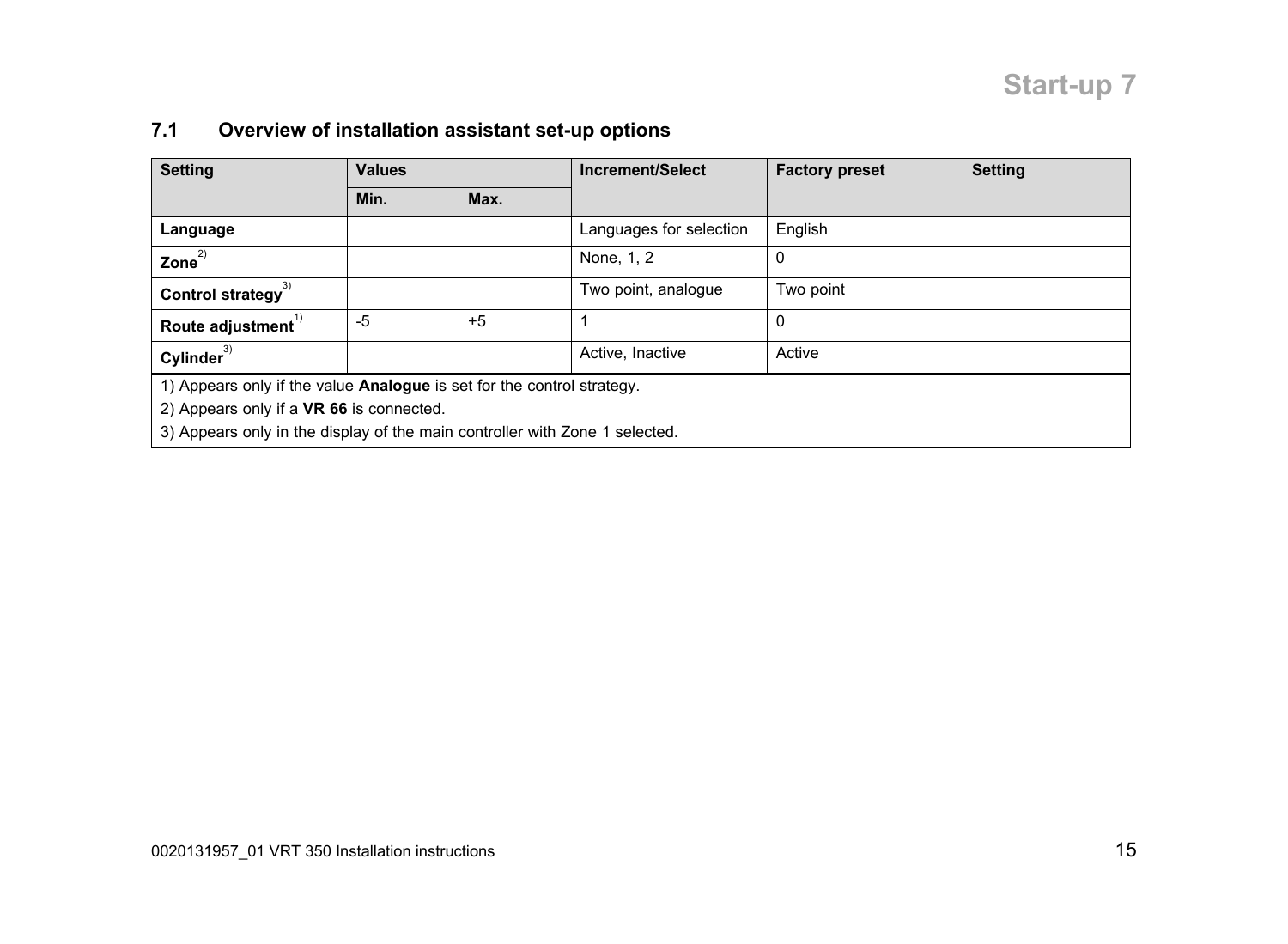# **8 Operating**

# **8 Operating**

The controller has two operating levels, the access level for the operator and the access levels for the competent person.

The setting and read-out options for the operator, the operating concept and an operating example are described in the operating instructions for the controller.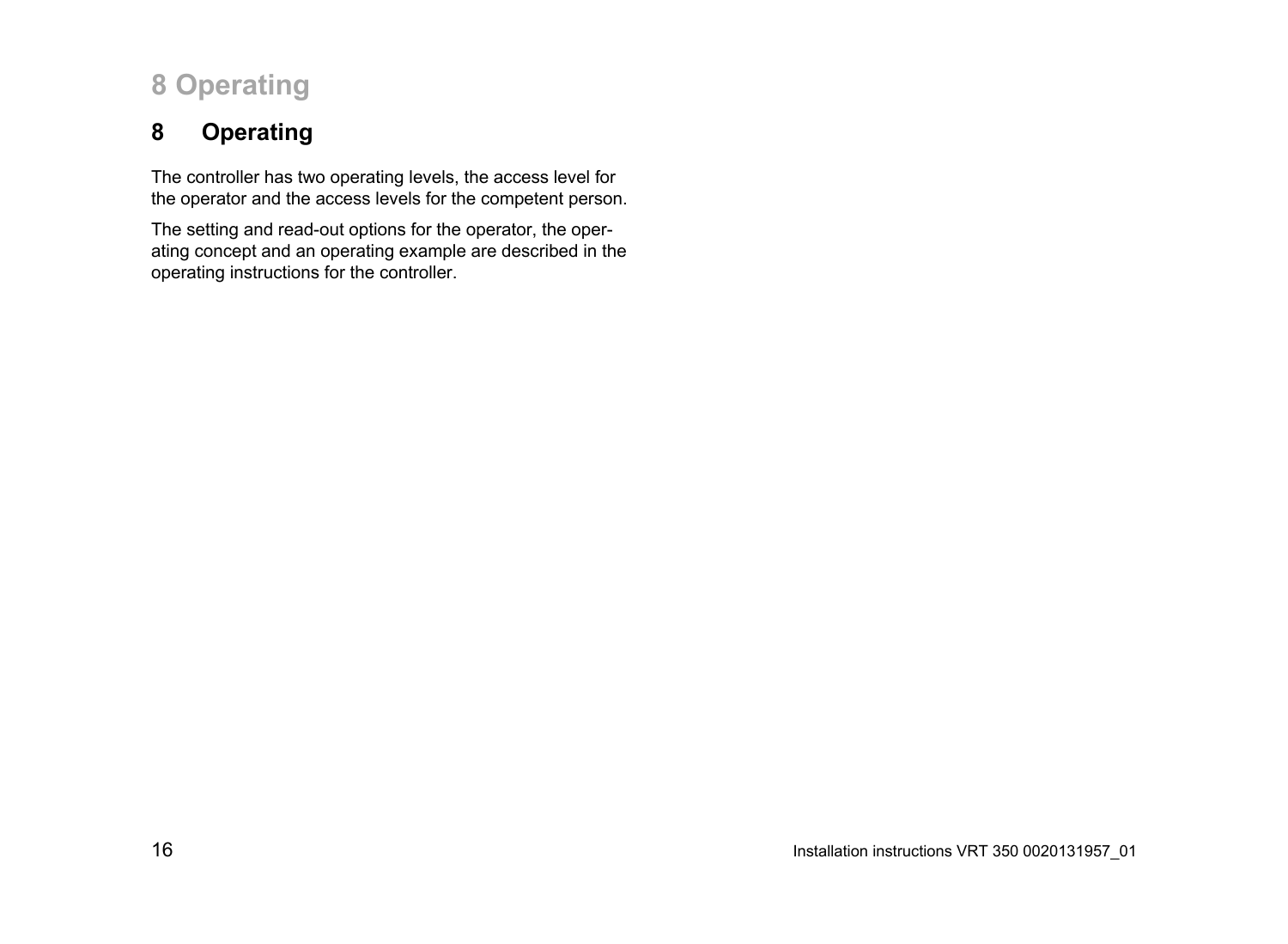#### **8.1 Installer level overview**

You can use the left-hand selection button **Menu** and the list entry **Installer level** to access the setting and read-out options. Installer level (→ Page 17)

| <b>Setting level</b>                                                                                                                       | <b>Values</b> |      | <b>Unit</b>    | Increment/Select | <b>Factory reset</b> | <b>Setting</b> |
|--------------------------------------------------------------------------------------------------------------------------------------------|---------------|------|----------------|------------------|----------------------|----------------|
|                                                                                                                                            | min.          | max. |                |                  |                      |                |
| Installer level $\rightarrow$                                                                                                              |               |      |                |                  |                      |                |
| <b>Enter code</b>                                                                                                                          | 000           | 999  |                | 1                | 000                  |                |
|                                                                                                                                            |               |      |                |                  |                      |                |
| Installer level $\rightarrow$ Service information $\rightarrow$ Enter contact details $\rightarrow$                                        |               |      |                |                  |                      |                |
| <b>Installer</b>                                                                                                                           | 1             | 11   | Figures        | $A$ to $Z$ ,     |                      |                |
|                                                                                                                                            |               |      |                | 0 to 9,          |                      |                |
|                                                                                                                                            |               |      |                | Space            |                      |                |
| <b>Phone</b>                                                                                                                               | 1             | 12   | <b>Numbers</b> | 0 to 9,          |                      |                |
|                                                                                                                                            |               |      |                | Space,           |                      |                |
|                                                                                                                                            |               |      |                | Hyphen           |                      |                |
|                                                                                                                                            |               |      |                |                  |                      |                |
| Installer level $\rightarrow$ Service information $\rightarrow$ Service date $\rightarrow$                                                 |               |      |                |                  |                      |                |
| <b>Next service on</b>                                                                                                                     |               |      | Date           |                  |                      |                |
|                                                                                                                                            |               |      |                |                  |                      |                |
| * If there is no fault, the status is OK. If there is a fault, Fault appears here and you can read the fault message in the Fault messages |               |      |                |                  |                      |                |
| section.                                                                                                                                   |               |      |                |                  |                      |                |
| 1) Appears only if the value <b>Analogue</b> is set for the control type.                                                                  |               |      |                |                  |                      |                |
| If the VR 66 is connected, the functions shown in italics are only available for Zone 1 and these are only shown in the display for the    |               |      |                |                  |                      |                |
| main controller.                                                                                                                           |               |      |                |                  |                      |                |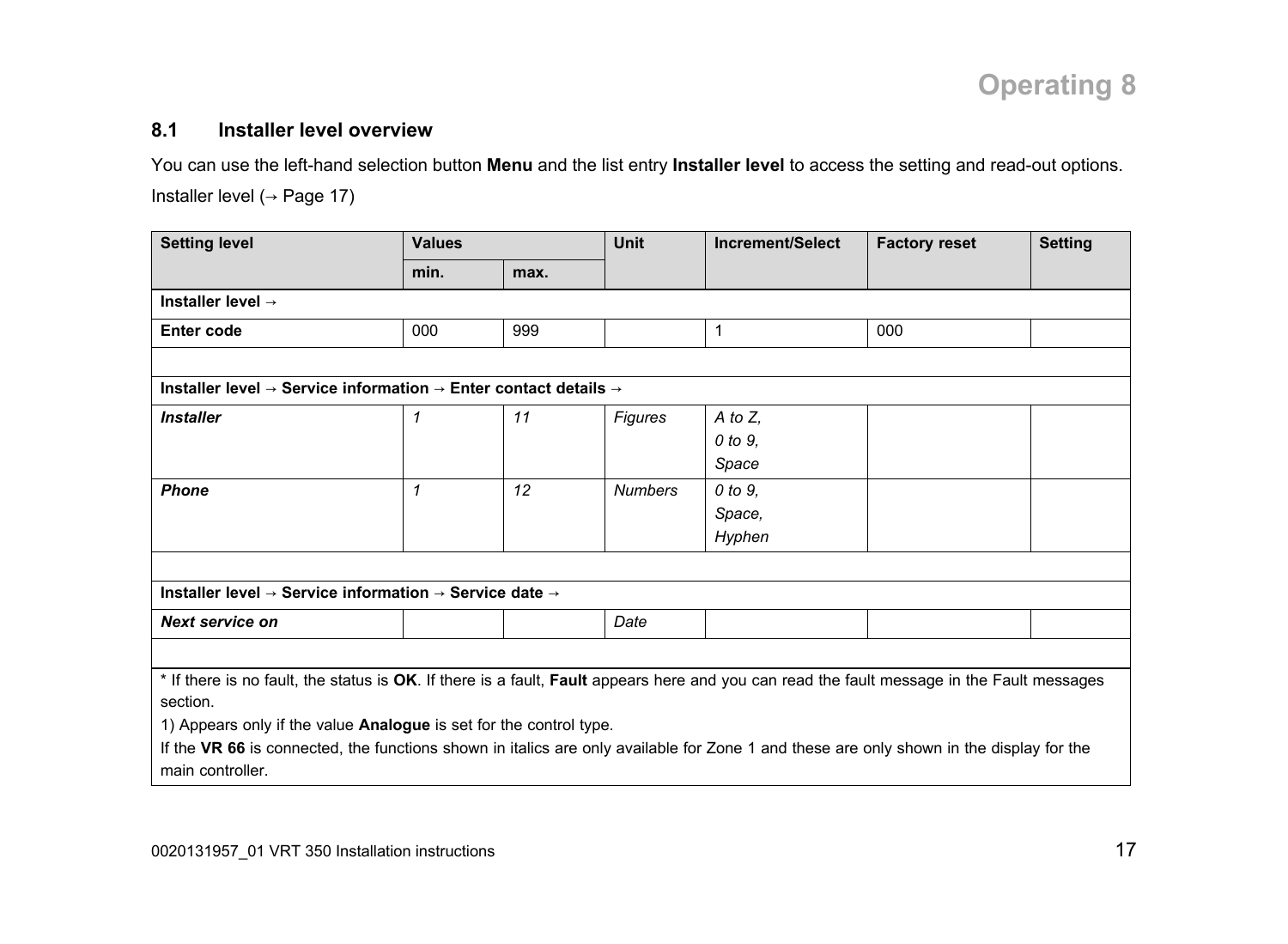# **8 Operating**

| <b>Setting level</b>                                                                                                                       | <b>Values</b>  |               | <b>Unit</b> | Increment/Select | <b>Factory reset</b> | <b>Setting</b> |  |  |
|--------------------------------------------------------------------------------------------------------------------------------------------|----------------|---------------|-------------|------------------|----------------------|----------------|--|--|
|                                                                                                                                            | min.           | max.          |             |                  |                      |                |  |  |
| Installer level → System configuration →                                                                                                   |                |               |             |                  |                      |                |  |  |
| <b>System</b>                                                                                                                              |                |               |             |                  |                      |                |  |  |
| <b>Status</b>                                                                                                                              | Current value* |               |             |                  |                      |                |  |  |
| Water pressure                                                                                                                             | Current value  |               | bar         |                  |                      |                |  |  |
| <b>Hot water</b>                                                                                                                           |                | Current value |             |                  |                      |                |  |  |
| <b>Controller modules</b>                                                                                                                  | List           |               |             | Software version |                      |                |  |  |
| Heat generator                                                                                                                             |                |               |             |                  |                      |                |  |  |
| <b>Status</b>                                                                                                                              | Current value  |               |             | Off.             |                      |                |  |  |
|                                                                                                                                            |                |               |             | Heating,         |                      |                |  |  |
|                                                                                                                                            |                |               |             | <b>DHW</b>       |                      |                |  |  |
| VF <sub>1</sub>                                                                                                                            | Current value  |               |             |                  |                      |                |  |  |
| <b>HEATING 1</b>                                                                                                                           |                |               |             |                  |                      |                |  |  |
| Auto day temp until                                                                                                                        | Current value  |               | hr: min     |                  |                      |                |  |  |
| Day temperature                                                                                                                            | 5              | 30            | °C          | 0.5              | 20                   |                |  |  |
| Set-back temperature                                                                                                                       | 5              | 30            | °C          | 0.5              | 15                   |                |  |  |
| Flow temp. target.                                                                                                                         | Current value  |               | °C          |                  |                      |                |  |  |
| Flow temp. current                                                                                                                         | Current value  |               | $^{\circ}C$ |                  |                      |                |  |  |
| * If there is no fault, the status is OK. If there is a fault, Fault appears here and you can read the fault message in the Fault messages |                |               |             |                  |                      |                |  |  |

section.

1) Appears only if the value **Analogue** is set for the control type.

If the **VR 66** is connected, the functions shown in italics are only available for Zone 1 and these are only shown in the display for the main controller.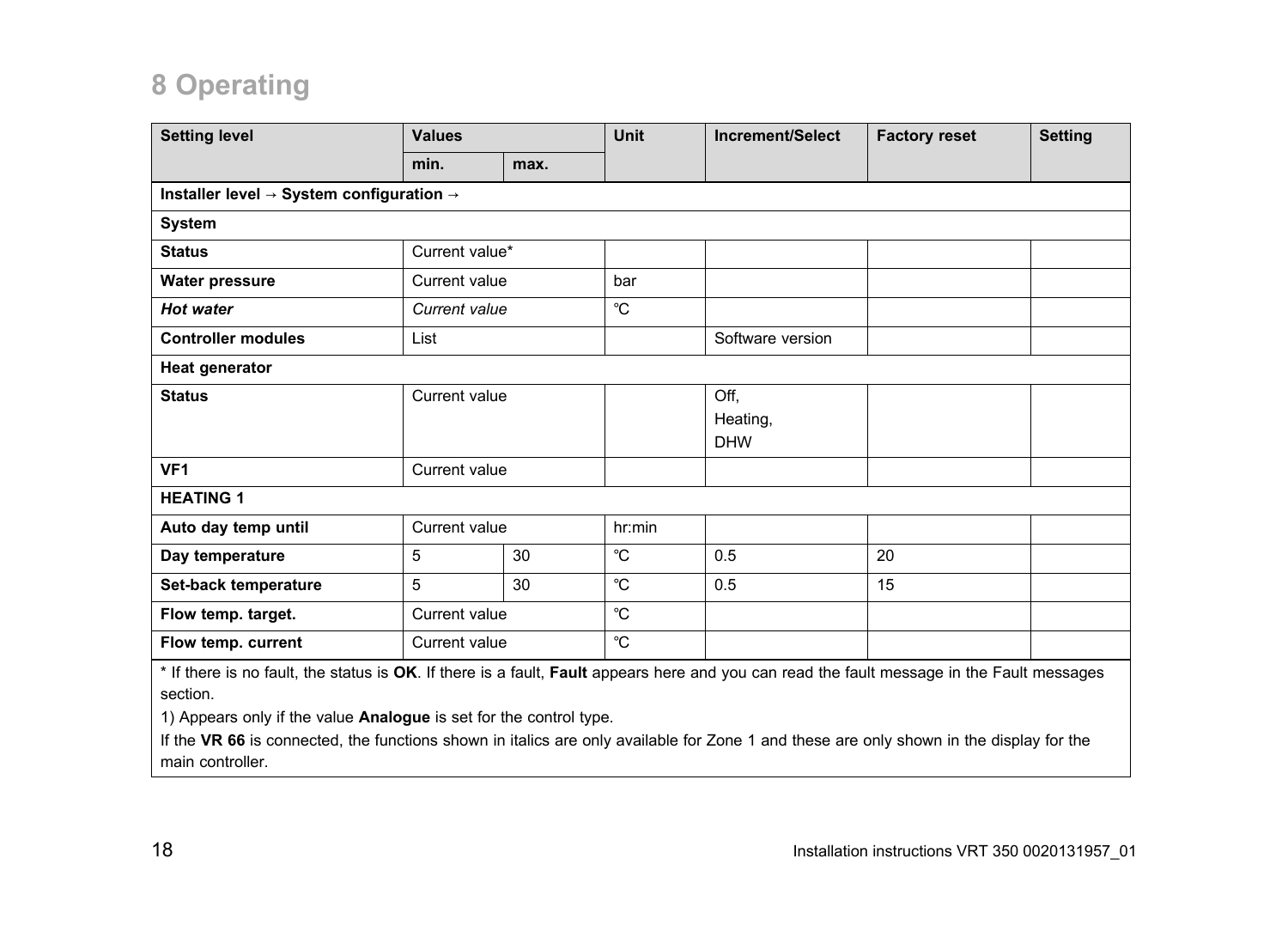# **Operating 8**

| <b>Setting level</b>                                                                                                                       | <b>Values</b>    |        | Unit | Increment/Select  | <b>Factory reset</b> | <b>Setting</b> |
|--------------------------------------------------------------------------------------------------------------------------------------------|------------------|--------|------|-------------------|----------------------|----------------|
|                                                                                                                                            | min.             | max.   |      |                   |                      |                |
| <b>Special function</b>                                                                                                                    | Current function |        |      | Cylinder boost,   | None                 |                |
|                                                                                                                                            |                  |        |      | Party function,   |                      |                |
|                                                                                                                                            |                  |        |      | Away              |                      |                |
| <b>Hot water circuit</b>                                                                                                                   |                  |        |      |                   |                      |                |
| Cylinder                                                                                                                                   | Inactive         | Active |      | Active, Inactive  | Active               |                |
| Target cylinder temperature                                                                                                                | 35               | 70     | °C   | 1                 | 60                   |                |
| <b>Current cylinder temperature</b>                                                                                                        | Current value    |        | °C   |                   |                      |                |
| System                                                                                                                                     |                  |        |      |                   |                      |                |
| <b>Control type</b>                                                                                                                        | Current value    |        |      | 2-point, analogue | 2-point              |                |
| Distance Adjustment $^{1)}$                                                                                                                | -5               | $+5$   |      | 1                 | 0                    |                |
|                                                                                                                                            |                  |        |      |                   |                      |                |
| Installer level $\rightarrow$ Change code $\rightarrow$                                                                                    |                  |        |      |                   |                      |                |
| New code                                                                                                                                   | 000              | 999    |      | 1                 | 000                  |                |
| * If there is no fault, the status is OK. If there is a fault, Fault appears here and you can read the fault message in the Fault messages |                  |        |      |                   |                      |                |
| section.                                                                                                                                   |                  |        |      |                   |                      |                |
| 1) Appears only if the value <b>Analogue</b> is set for the control type.                                                                  |                  |        |      |                   |                      |                |
| If the VR 66 is connected, the functions shown in italics are only available for Zone 1 and these are only shown in the display for the    |                  |        |      |                   |                      |                |
| main controller.                                                                                                                           |                  |        |      |                   |                      |                |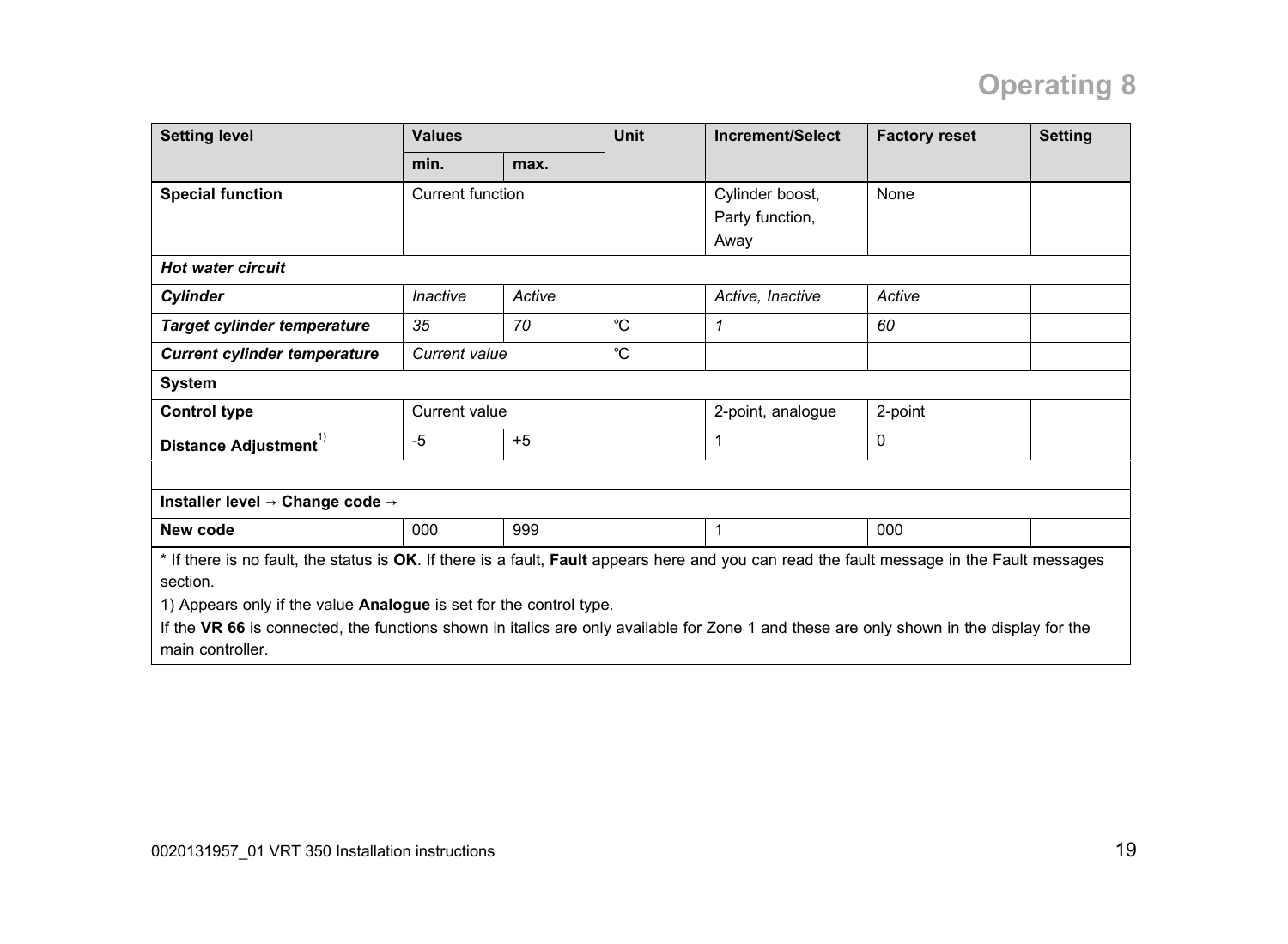# **9 Operating and display functions**

The path details given at the start of each function description indicate how you reach this function in the menu structure.

The square brackets contain the level of detail to which the function belongs.

You can use the left-hand selection button **Menu** and the list entry **Installer level** to set the operating and display functions.

The table "Overview of operating levels" shows you which functions are available for Zone 2 via the auxiliary controller.

#### **9.1 Service information**

#### **9.1.1 Entering contact details**

#### **Menu** →**Installer level** → **Service information** → **Enter contact data**

- You can enter your contact details (company name and phone number) in the controller.
- As soon as the date of the next service appointment is reached, the operator can view these contact details in the display of the controller.

#### **9.1.2 Entering the service date**

**Menu** → **Installer level** → **Service information** → **Service date**

– In the controller, you can save a date (day, month, year) for the next regular service.

When the date for the next service date is reached, the message **Service heater 1** is displayed in the basic display of the controller.

If a service date is saved in the heater, the message **Service heater 1** appears on the heater when this date is reached.

The message is switched off if:

- the date is in the future.
- the initial date 01.01.2011 is set.

| ÷ |  |
|---|--|
|   |  |

#### **Note**

To find out which service date to enter, refer to the instructions for your heater unit.

#### **9.2 System configuration, system**

**9.2.1 Reading the system status**

#### **Menu** → **Installer level** → **System configuration** [**System** --- -] → **Status**

– This function allows you to read the status of the heating system. If there is no fault, the message "**OK**" appears here. If there is a fault, the status "**Fault**" is displayed. If you press the right selector button the list of error messages ( $\rightarrow$  Page 24) is displayed.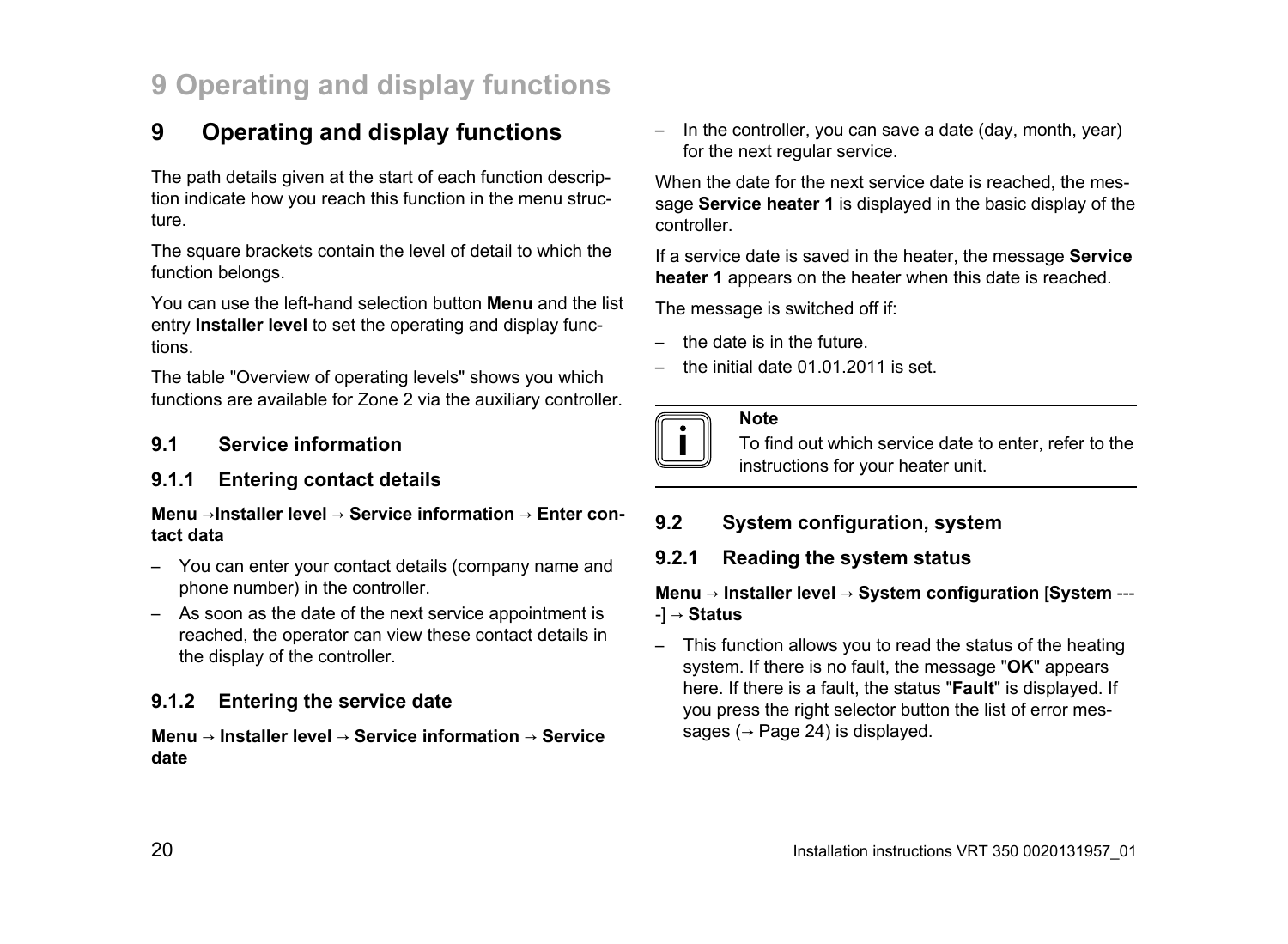#### **9.2.2 Reading the water pressure of the heating system**

#### **Menu** → **Installer level** → **System configuration** [**System** --- -] → **Water pressure**

– This function allows you to read the water pressure of the heating system.

### **9.2.3 Reading the hot water generation status**

#### **Menu** → **Installer level** → **System configuration** [**System** --- -] → **Domestic hot water**

– You can use this function to read the hot water generation status (**Charged**, **Not charged**).

### **9.2.4 Reading the software version**

#### **Menu** → **Installer level** → **System configuration** [**System** --- -] → **Control modules**

– You can use this function to read the software version of the display and the heater.

# **9.2.5 Setting the control type**

#### **Menu** → **Installer level** → **System configuration** [**System** --- -] → **Control type**

- Select this function to set the type of room temperature control:
- Two-point corresponds to an On/Off control system
- Analogue corresponds to a modulating control system

### **9.2.6 Setting the distance adjustment**

### **Menu** → **Installer level** → **System configuration** [**System** --- -] → **Distance adjustment**

- This function allows you to optimally adjust the switching behaviour of the controller to the room size or the radiator layout:
- Positive values: slower controller switching behaviour
- Negative values: faster controller switching behaviour

The **Distance adjustment** function is only available if you have set **Analogue** under the **Control strategy** function

- **9.3 System configuration, heater**
- **9.3.1 Reading the status of the heater**

**Menu** → **Installer level** → **System configuration** [**Heater 1** -- --] → **Status**

– This function allows you to read the current status of the heater (boiler). **Off**, **Heating** (heating mode), **hot water generation**.

#### **9.3.2 Reading the value of temperature sensor VF1**

#### **Menu** → **Installer level** → **System configuration** [**Heater 1** -- --] → **VF1**

– This function allows you to read the current value of temperature sensor VF1.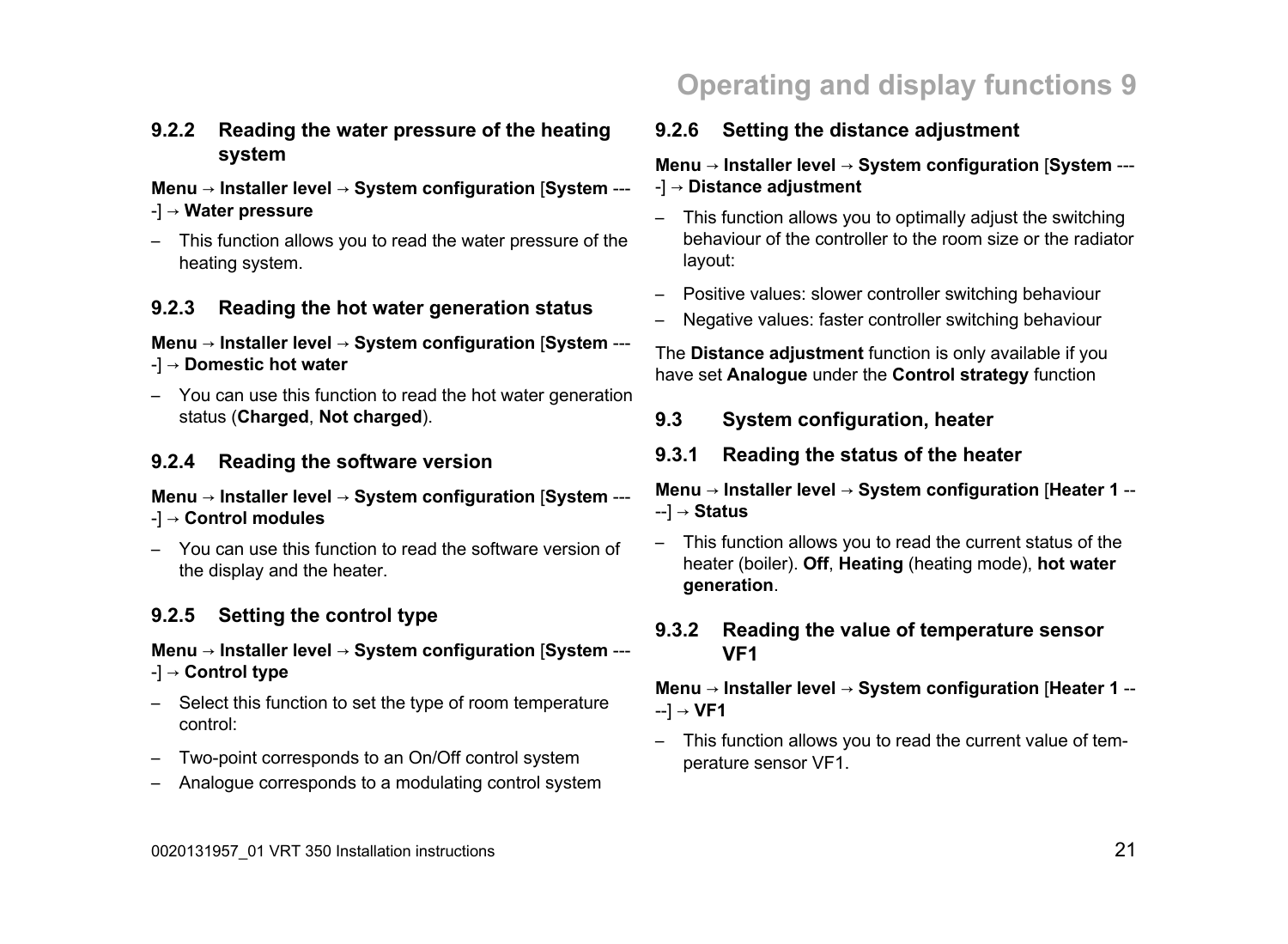- **9.4 System configuration, heating circuit**
- **9.4.1 Reading the end of the current time period**

**Menu** → **Installer level** → **System configuration** [**HEATING 1** ----] → **Auto day temp until**

– With this function, you can stipulate whether or not a set time period is active for the **Automatic** mode and how much of the period is still remaining. To do this, the controller must be in "**Automatic mode**". The information is specified in hr:min.

#### **9.4.2 Setting the day temperature**

**Menu** → **Installer level** → **System configuration** [**HEATING 1** ----] → **Day temperature**

– This function allows you to set the desired day temperature for the heating circuit.

#### **9.4.3 Setting the set-back temperature**

#### **Menu** → **Installer level** → **System configuration** [**HEATING 1** ----] → **Set-back temperature**

– This function allows you to set the desired set-back temperature for the heating circuit.

The set-back temperature is the temperature to which the heating is to be reduced at times of low heat demand (e.g. overnight).

#### **9.4.4 Reading the target flow temperature**

#### **Menu** → **Installer level** → **System configuration** [**HEATING 1** ----] → **Flow temp. target**

– You use this function to read the target flow temperature for the heating circuit.

#### **9.4.5 Reading the current flow temperature**

#### **Menu** → **Installer level** → **System configuration** [**HEATING 1** ----] → **Flow temp. current**

– You use this function to read the current flow temperature for the heating circuit.

#### **9.4.6 Reading the status of advanced functions**

#### **Menu** → **Installer level** → **System configuration** [**HEATING 1** ----] → **Advanced functions**

– With this function, you can define whether a special operating mode (advanced function), such as **Party function** etc. is currently active for a heating circuit.

#### **9.5 System configuration, hot water circuit**

#### **9.5.1 Activating the cylinder**

#### **Menu** → **Installer level** → **System configuration** [**Domestic hot water** ----] → **Cylinder**

– Select this function to specify whether a cylinder is connected:

#### Active: Cylinder connected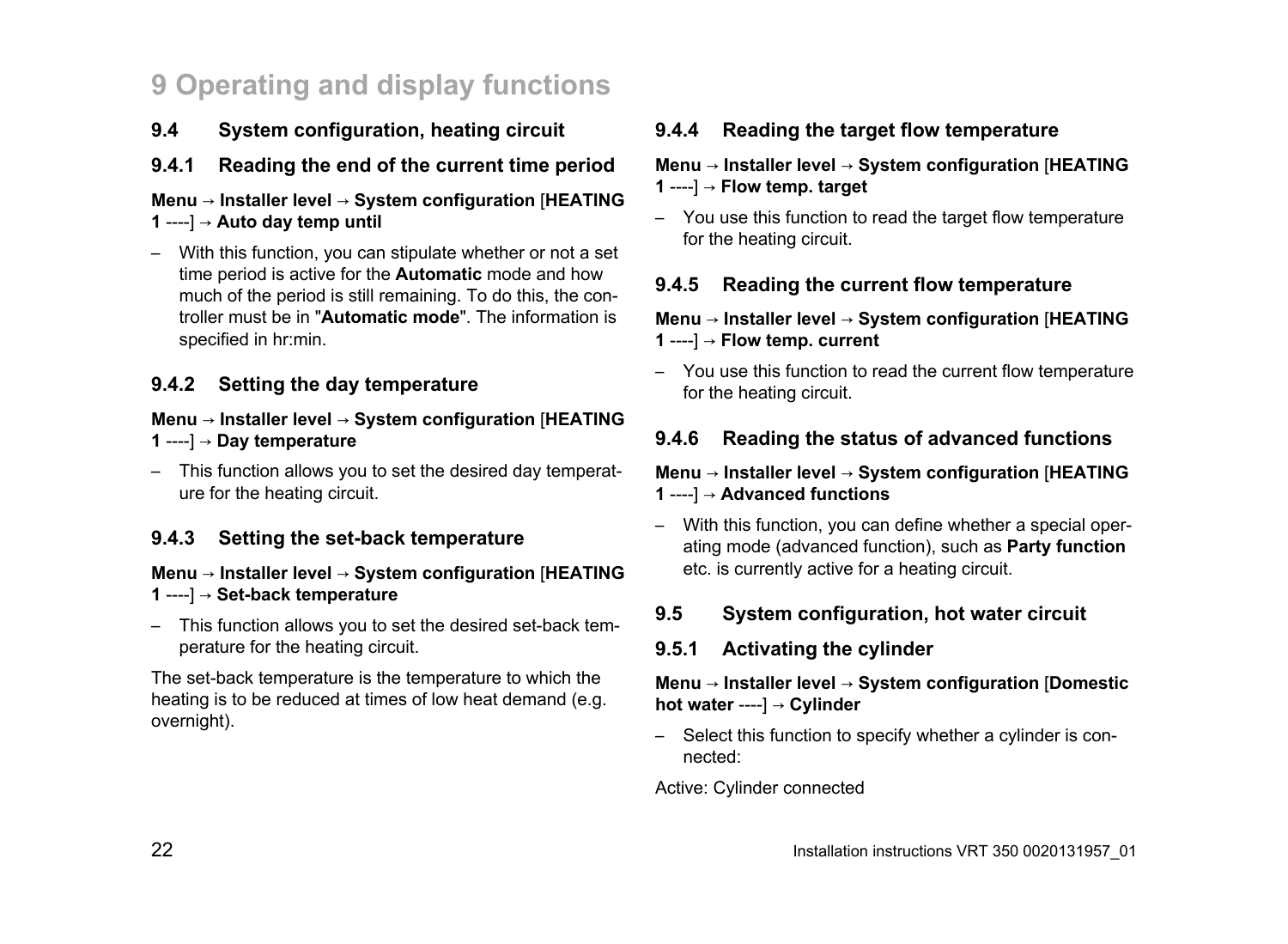Inactive: No cylinder connected

**9.5.2 Setting the target temperature for domestic hot water cylinder (desired hot water temperature)**

**Menu** → **Installer level** → **System configuration** [**Domestic hot water** ----] → **Cylinder temp. target**

– This function allows you to define the set target temperature for a connected domestic hot water cylinder (**desired hot water temperature**). Set the set target temperature on the controller in such a way that the heat demand of the operator is covered.

The temperature for the domestic hot water cylinder must be set to the maximum value in the boiler.

#### **9.5.3 Reading the current temperature of the domestic hot water cylinder**

**Menu** → **Installer level** → **System configuration** [**Domestic hot water** ----] → **Cyl. temp. current**

– You can use this function to read the measured cylinder temperature.

#### **9.6 Changing the code for Installer level**

#### **Menu** → **Installer level** → **Change code**

– This function allows you to change the access code for the "**Installer level**" operating level.

If the code is no longer available, you must reset the controller to the factory setting in order to obtain access to Installer level again.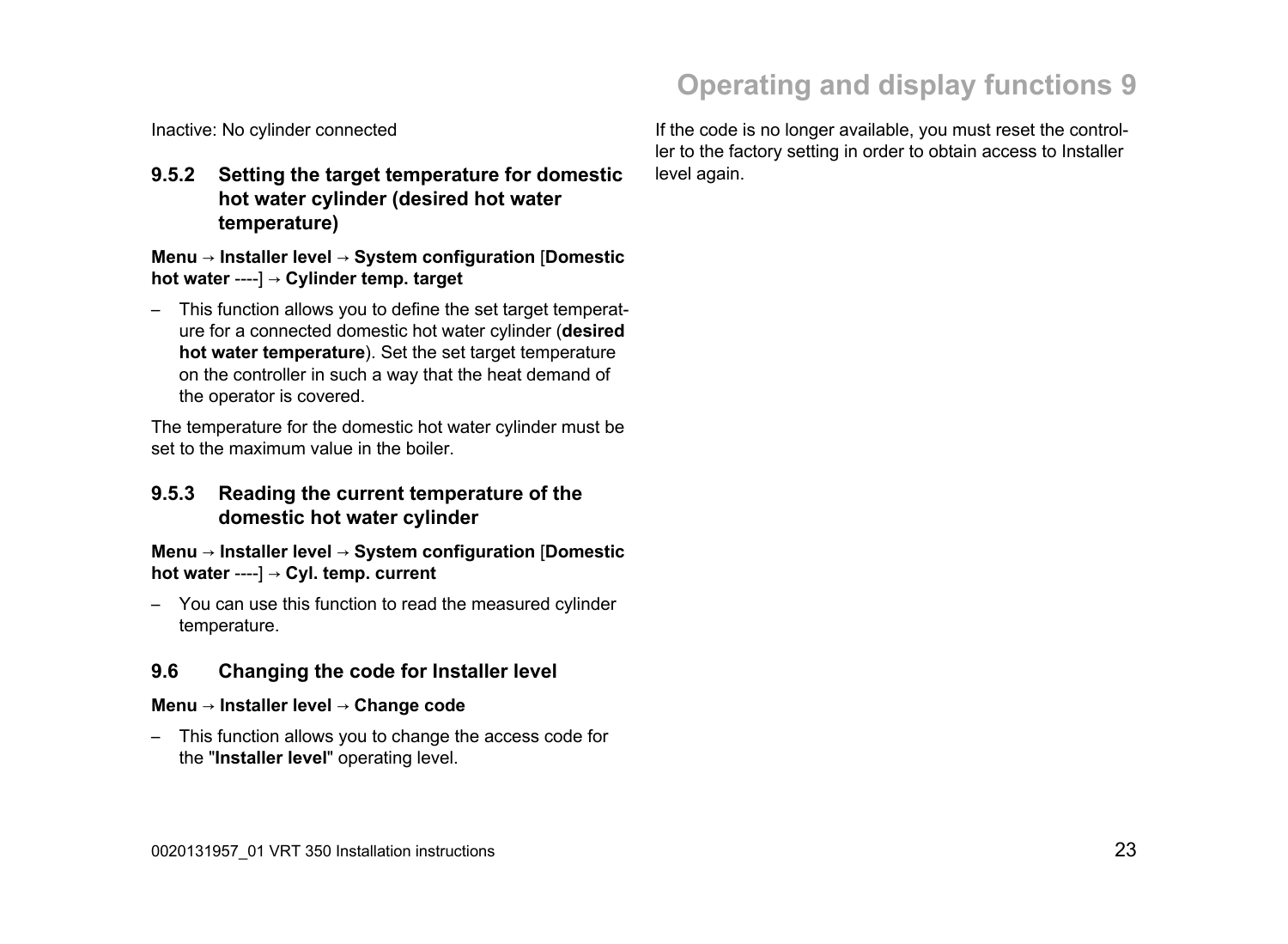# **10 Rectifying faults**

### **10 Rectifying faults**

#### **10.1 Error messages**

If a fault occurs in the heating system, an error message will appear in the controller display instead of the basic display. You can access the basic display again by pressing function key "**Back**".

You can also read all current error messages under the following menu point:

#### **Menu** → **Information** → **System status** → **Status** [Fault]

– If there is a fault, the status "**Fault**" is displayed. In this case, the right-hand selector button has the function **Display**. Press the right-hand selector button to display a list of fault messages.



**Note**

Not all error messages in the list appear automatically on the display.

| <b>Display</b>                 | <b>Meaning</b>             | <b>Connected units</b> | Cause                                           |
|--------------------------------|----------------------------|------------------------|-------------------------------------------------|
| Fault, Heater 1                | Fault in Heater 1          | Heat generator 1       | See heater instructions                         |
| Heater 1 connection is missing | Connection fault, Heater 1 | Heat generator 1       | Cable defective, plug connection<br>not correct |

#### **10.2 Faults**

| <b>Fault</b>                                     | Cause      | Remedy                                                                                                                                         |
|--------------------------------------------------|------------|------------------------------------------------------------------------------------------------------------------------------------------------|
| Display is dark                                  | Unit fault | The power is switched off/on at the<br>$\overline{\phantom{0}}$<br>heater<br>Check the power supply for the heater<br>$\overline{\phantom{0}}$ |
| No changes in the display via the rotary<br>knob | Unit fault | The power is switched off/on at the<br>-<br>heater                                                                                             |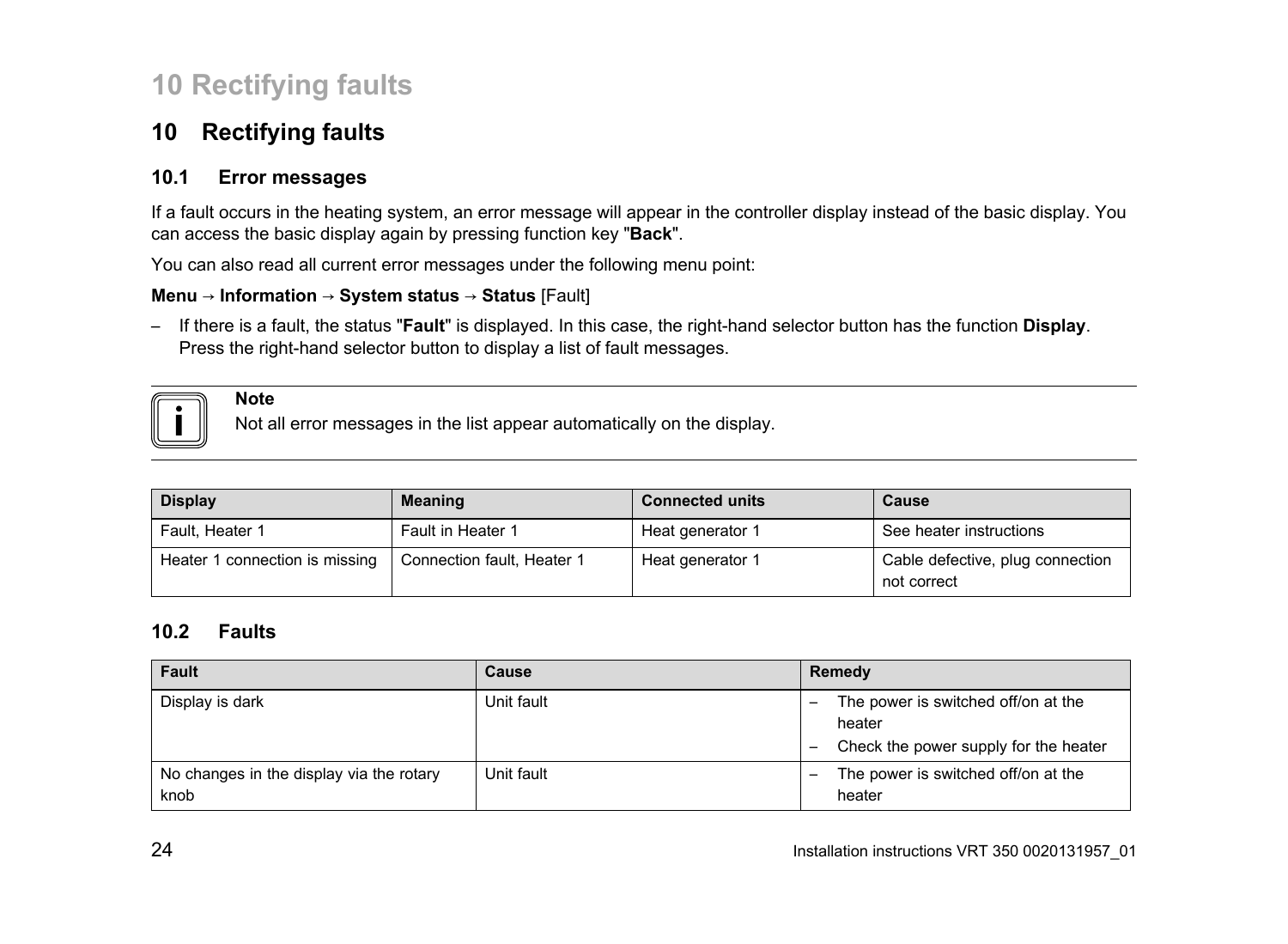# **Rectifying faults 10**

| Fault                                                 | <b>Cause</b> | Remedv                                        |
|-------------------------------------------------------|--------------|-----------------------------------------------|
| No changes in the display via the selector<br>buttons | Unit fault   | The power is switched off/on at the<br>heater |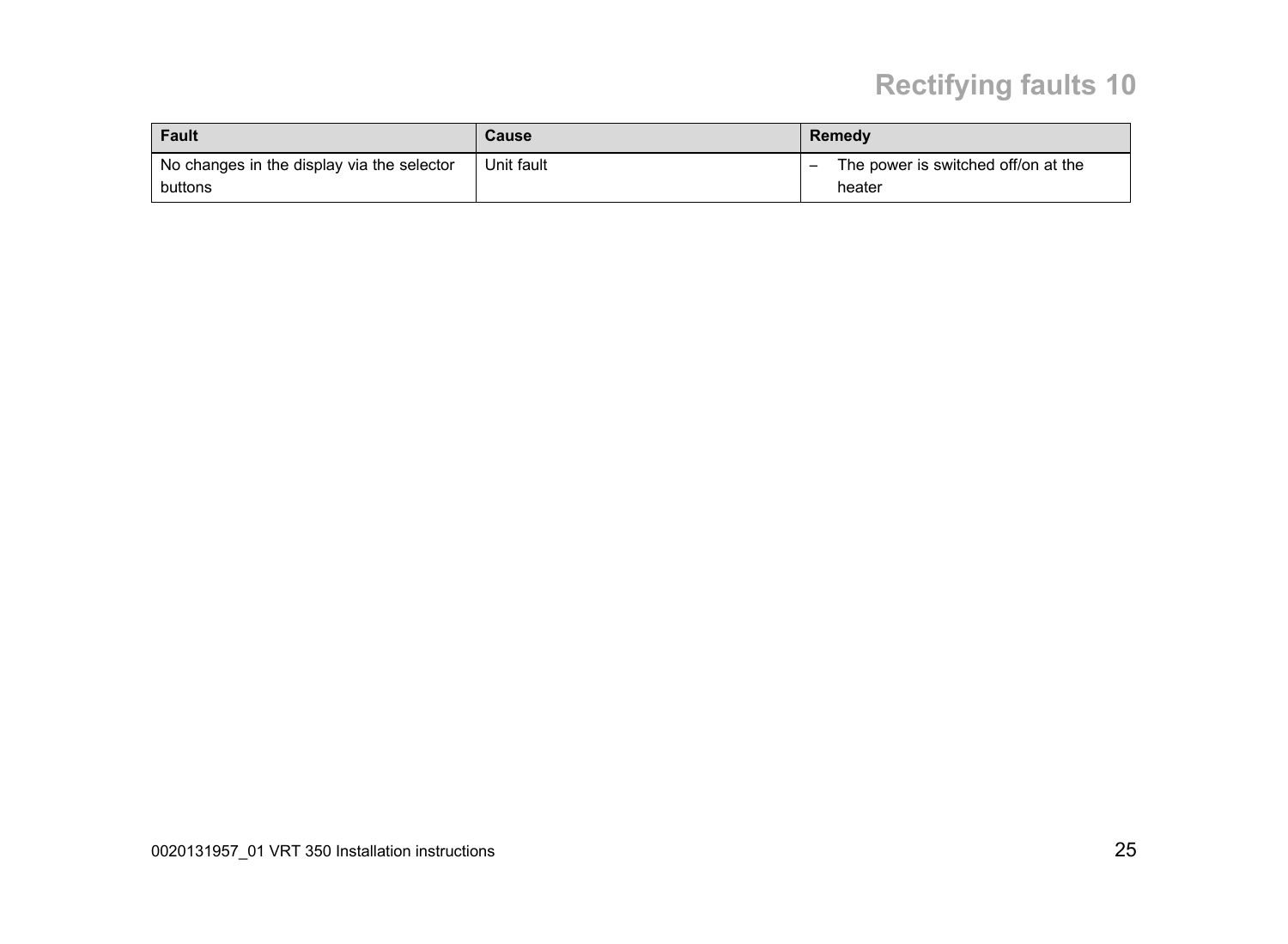# **11 Decommissioning**

### **11 Decommissioning**

#### **11.1 Replacing the controller**

- 1. If you want to replace the controller, disconnect all of the connected modules from the power supply. Observe the relevant instructions.
- 2. If you want to replace the controller, first shut down the heating installation.
- 3. To do this, follow the instructions for shutting down in the boiler instructions.
- 4. Disconnect the power supply to the boiler.
- 5. Disconnect the boiler from the power mains by pulling out the mains plug or de-energising the boiler using a partition with a contact opening of at least 3 mm.
- 6. Secure the power supply to the boiler against being switched on again.
- 7. Check that there is no voltage in the boiler.

#### **11.1.1 Removing from the wall**

- 1. Insert the screwdriver into the slot on the wall-mounting base .
- 2. Carefully lever the controller off the wall mounting base .
- 3. Unfasten the eBUS line from the pin header on the controller and from the terminal block on the boiler.
- 4. Unscrew the wall-mounting base from the wall.

### **11.2 Recycling and disposal**

The controller and the associated transport packaging consist largely of recyclable materials.

### **Unit**



If your Vaillant unit is identified with this symbol, it does not belong with your household waste at the end of its useful life.

 $\blacktriangleright$  In this case, make sure that the Vaillant unit and any accessories are properly disposed of at the end of their useful life.

As this Vaillant unit is covered by the law regarding the marketing, return and environmentally friendly disposal of electrical and electronic equipment (ElektroG in Germany), the unit can be disposed of free of charge at a municipal collection point.

#### **Packaging**

The approved qualified servicing company that installed the unit will dispose of the transport packaging.

### **12 Customer service**

To ensure regular servicing, it is strongly recommended that arrangements are made for a Maintenance Agreement.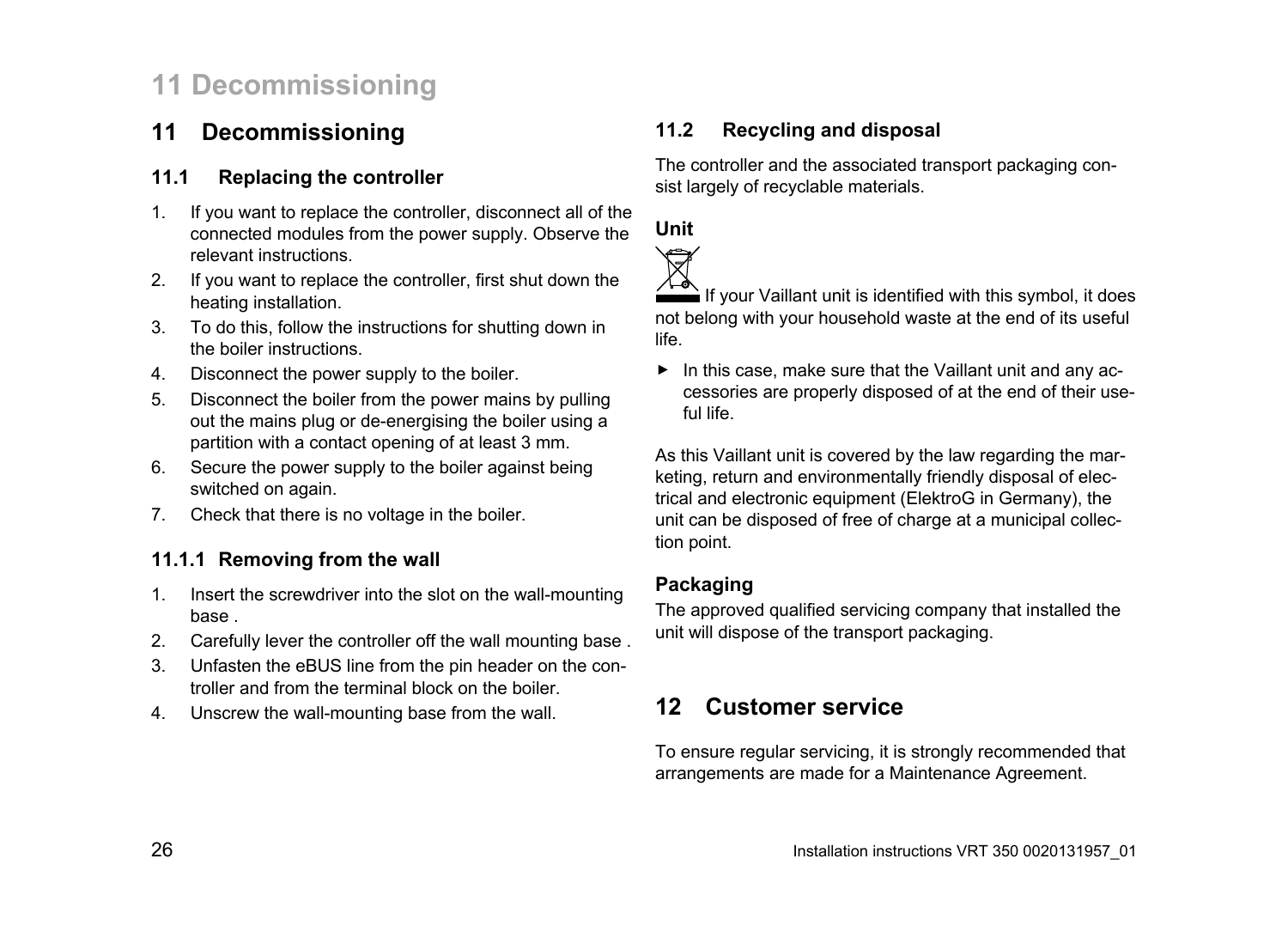# **Customer service 12**

Please contact Vaillant Service Solutions for further details: 0330 100 3461